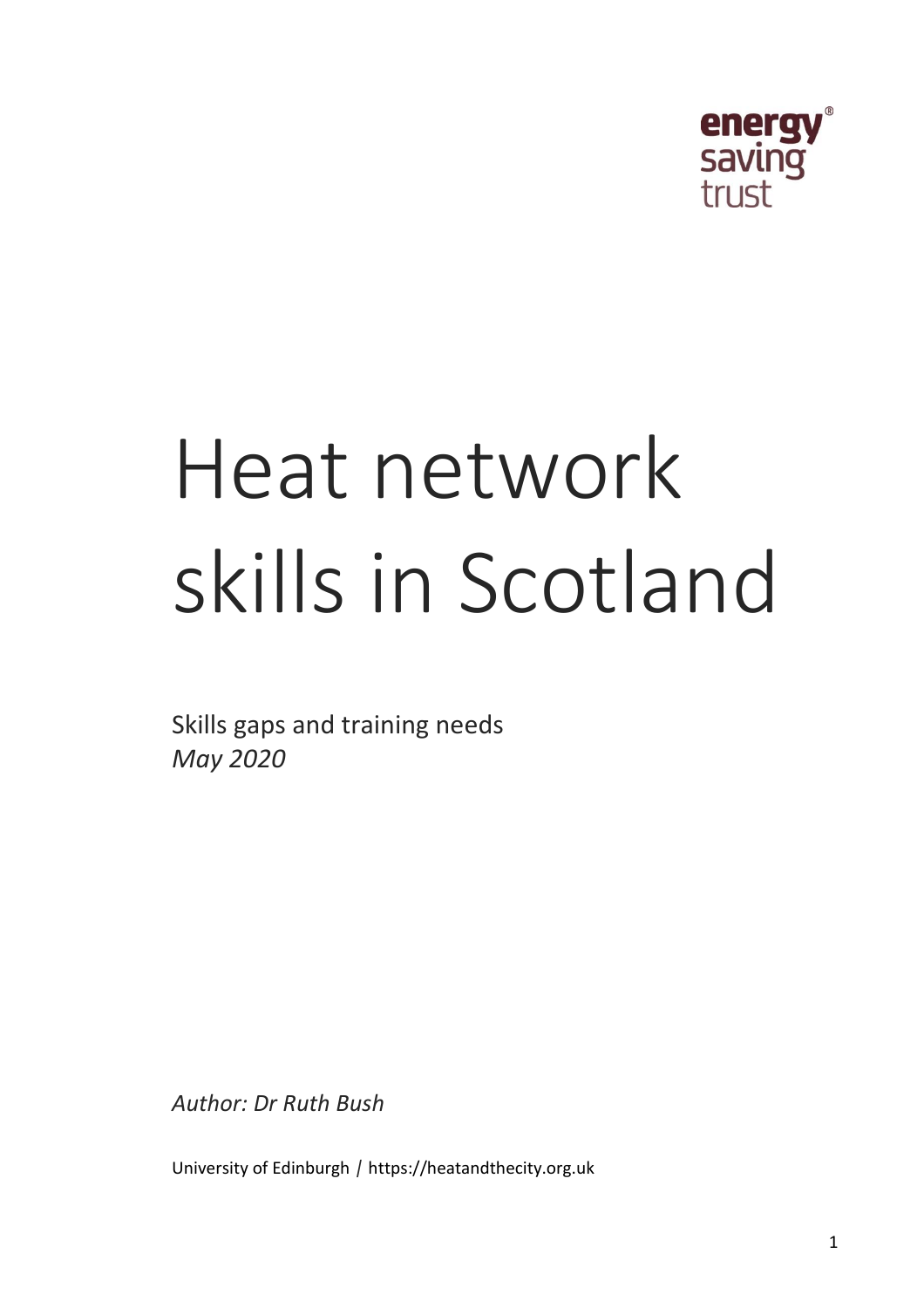# <span id="page-1-0"></span>Abstract

Upscaling the use of low carbon district heating in Scotland will create new demands on the supply chains needed to design, install, commission and maintain these networks. A recent stakeholder workshop suggested there are already a range of skills gaps creating challenges in the sector, covering areas of project management, heat network design, installation and optimisation, as well as technical operation and maintenance.

This research develops a detailed picture of the skills gaps in the heat network supply chain using interviews with nine heat network operators and managers from both rural and urban networks in Scotland. A high-level review of existing teaching and training provision in Scotland's colleges and universities is also presented, informed by interviews with lecturers and college curriculum leads from nine institutions, to identify opportunities for expanding existing training and teaching provision to meet the future needs of the Scottish heat networks industry.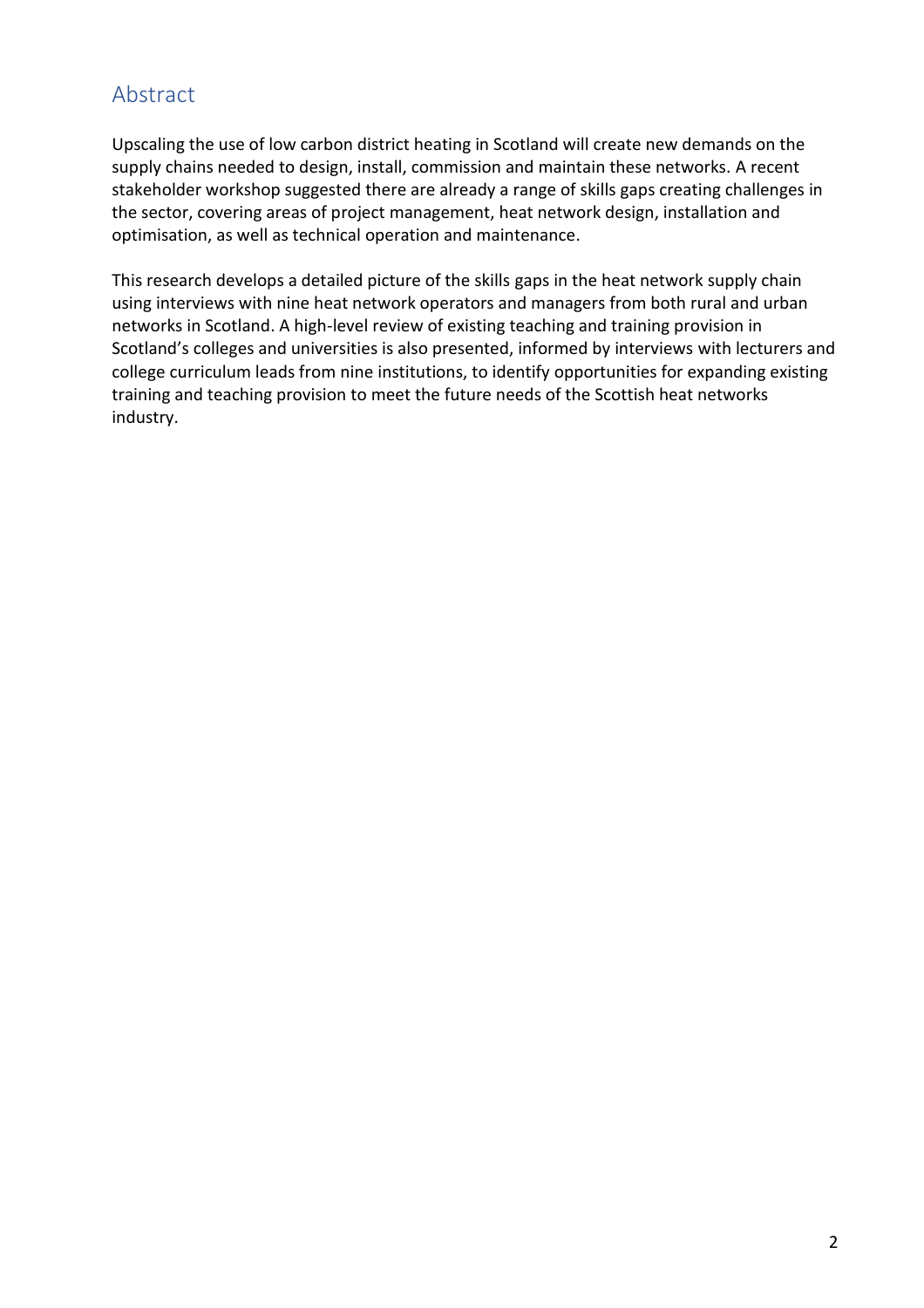# Table of Contents

| 1              |              |                                                                                          |  |
|----------------|--------------|------------------------------------------------------------------------------------------|--|
|                | 1.1          |                                                                                          |  |
|                | 1.2          |                                                                                          |  |
|                | 1.3          | UK Government BEIS-commissioned research into heat network skills  8                     |  |
| $\overline{2}$ |              |                                                                                          |  |
| 3              |              |                                                                                          |  |
|                | 3.1          |                                                                                          |  |
|                | 3.2          |                                                                                          |  |
|                | 3.3          | Applying general skills to heat network installation and maintenance13                   |  |
|                | 3.4          |                                                                                          |  |
|                | 3.5          |                                                                                          |  |
|                | 3.6          | Skills for installation, commissioning and maintenance of innovative technologies16      |  |
|                | 3.7          |                                                                                          |  |
|                | 3.8          |                                                                                          |  |
| 4              |              | Results – Review of existing and potential heat network training provision  21           |  |
|                | 4.1          |                                                                                          |  |
|                | 4.2          |                                                                                          |  |
|                | 4.2.1        |                                                                                          |  |
|                | 4.3<br>4.3.1 |                                                                                          |  |
|                | 4.3.2        |                                                                                          |  |
| 5              |              |                                                                                          |  |
|                | 5.1          |                                                                                          |  |
|                | 5.1.1        |                                                                                          |  |
|                | 5.1.2        |                                                                                          |  |
|                | 5.2          |                                                                                          |  |
|                | 5.2.1        | Recommendations to support development of both college and university course content: 36 |  |
|                | 5.2.2        |                                                                                          |  |
|                | 5.2.3<br>5.3 |                                                                                          |  |
|                | 5.4          |                                                                                          |  |
|                |              |                                                                                          |  |
| 6              |              |                                                                                          |  |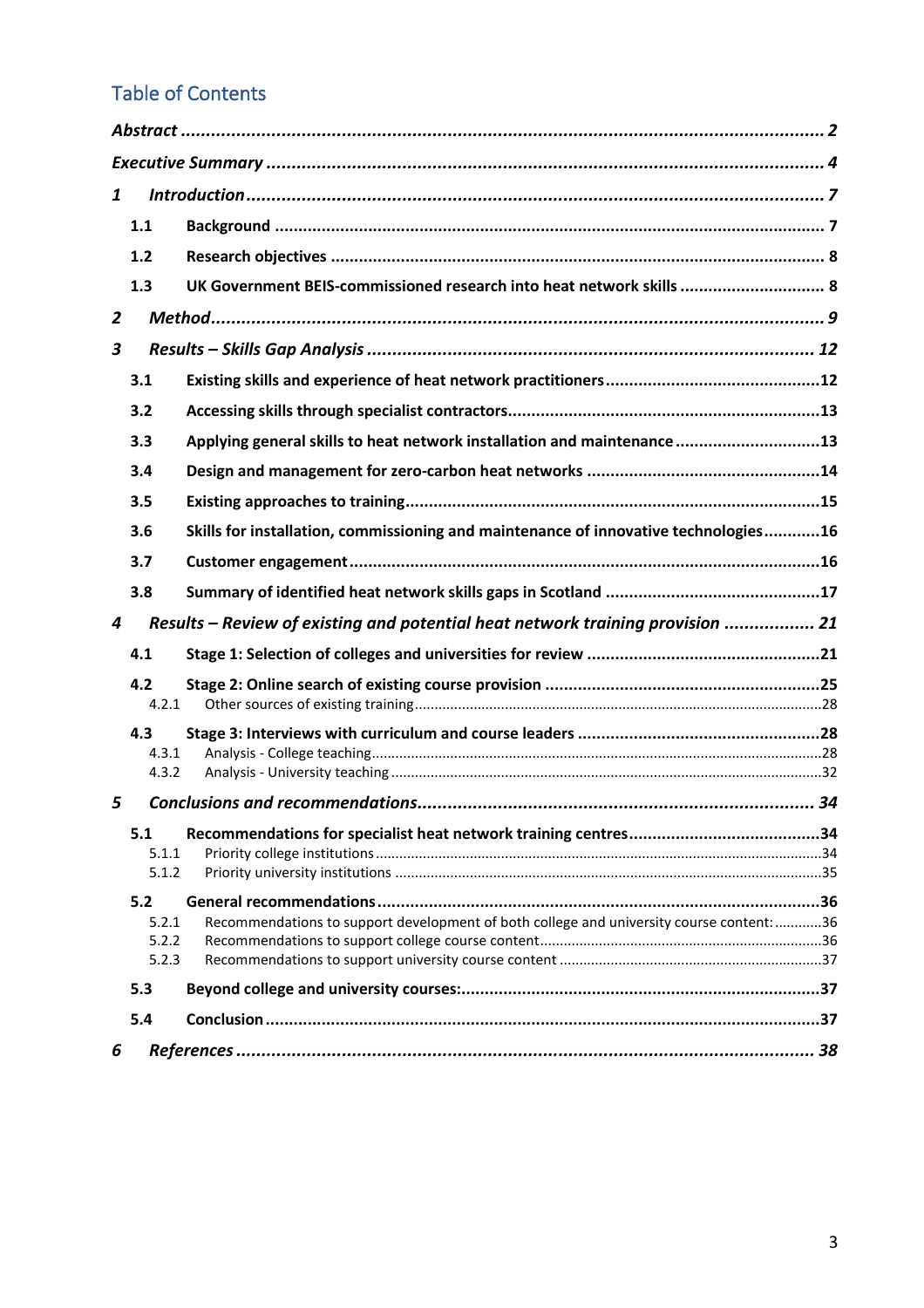# <span id="page-3-0"></span>Executive Summary

Growing the capacity of low carbon district heating in Scotland will create new demands on the supply chains needed to design, install, commission and maintain these networks. A workshop to discuss heat network skills gaps was held in November 2019, bringing together over 40 heat network practitioners including product suppliers, energy companies, local authorities, consultancies and public sector organisations. The workshop outputs highlighted a range of skills gaps already creating challenges in the sector, covering areas of project management, heat network design, installation and optimisation, as well as technical operation and maintenance.

This research builds on the outputs from the workshop to address the following objectives:

- To identify and understand more details about existing skills gaps in the Scottish heat network supply chain;
- To review existing teaching provision of heat network skills in Scottish colleges and universities.
- To compile a list of college and universities with an interest and the potential to expand their curriculum content on heat networks to begin to address skill gaps.

#### *Method*

The research was conducted in two phases using semi-structured interviews with heat network practitioners, college and university lecturers, combined with an online review of available courses:



Phase 1: Skills gap analysis 9x Semi-structured interviews with heat network operators and managers



Phase 2: Review of existing course content and training

Online search of existing course content and training Semi-structured interviews with curriculum leads and course leaders

#### *Phase 1: Skills gap analysis*

A full list of the skills gaps identified by the research is presented in section [3.8](#page-16-0) [\(Table 1\)](#page-17-0), categorised by: project management of heat network delivery & operation; heat network design; installation and optimisation of heat networks, and technical operation and maintenance.

The analysis suggests that:

- The current informal or ad-hoc approach to training risks inconsistent and weak standards and a lack of awareness of potential for decarbonisation options. There is currently no benchmarking of formal accreditation of training standards.
- Skills gaps are being filled through the use of specialist heat network contractors, however, this risks:
	- o A lack of in-house capacity development which could hinder longer-term planning and expansion of networks.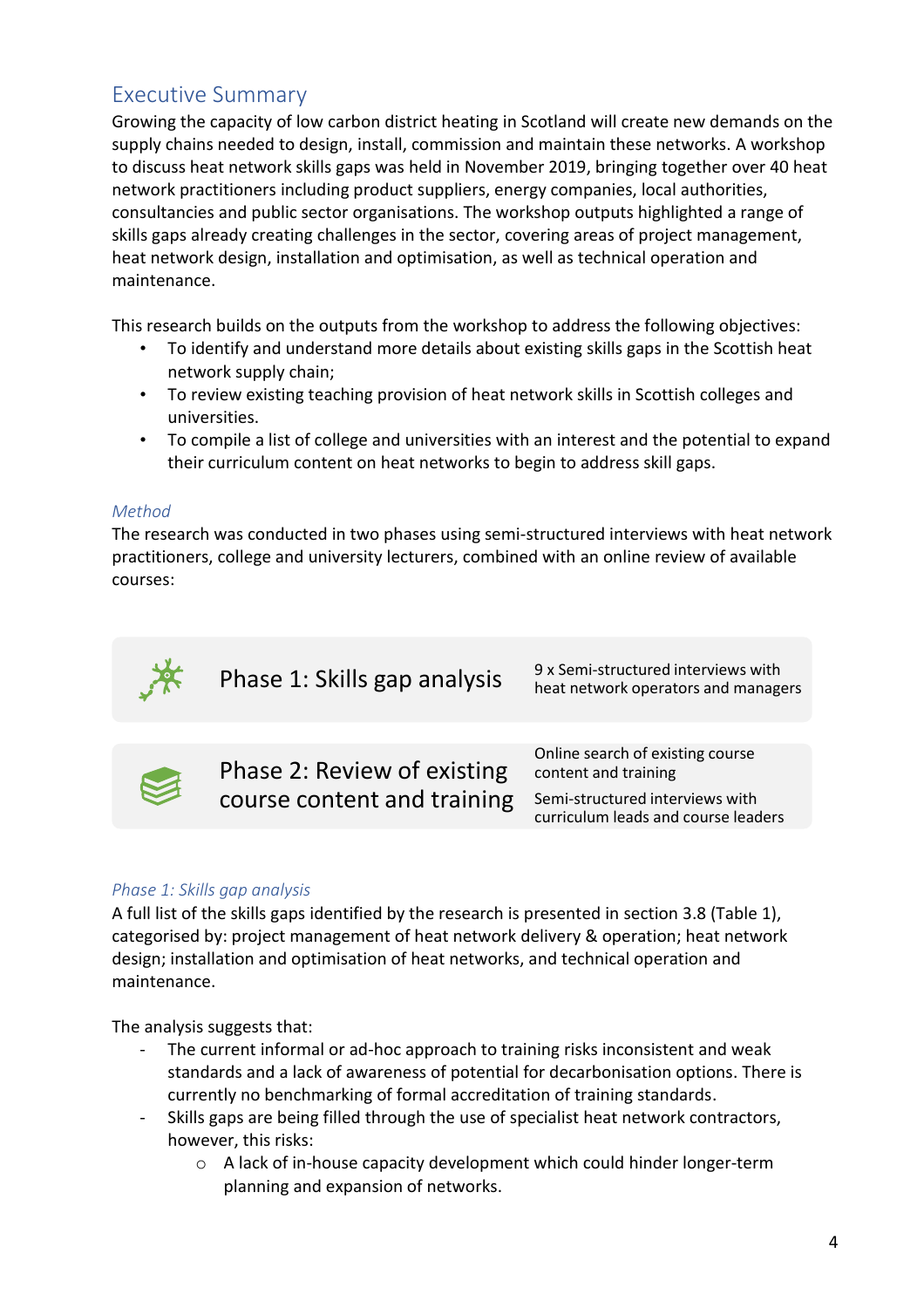- $\circ$  A limited capacity in the supply chain to meet any future demand increases; (and potentially higher costs)
- Skills gaps were particularly acute in rural and island areas of Scotland, where it was often not possible to access specialist contractors to carry out works because they did not exist in the local area and it was not cost effective for contractors to travel from further afield for smaller-cost value jobs
- Developing teaching for low carbon heat network skills will be particularly important in the coming years, including designing and installing for low and ambient temperature networks; making use of large-scale (or smaller modular assembly) heat pumps and waste heat sources, thermal storage; highly efficient digitalised networks; and retrofitting into older building stock.
- There is a need for non-technical training on heat networks for project administrators/managers and other practitioners supporting heat network development and operation such as board members, financial managers, planning officers, procurement officers and lawyers. The research also highlighted a training gap for staff undertaking customer and stakeholder engagement activities for encouraging network connections and behaviour change.

### *Phase 2: Review of existing course content and training*

There was significant scope and interest from the interviewed college and university lecturers to expand the curriculum on heat networks.

- At college level, curriculums already cover relevant skills that can be easily adapted and applied to installing heat networks. There is a need to provide more practical experience of applying these skills, as well as design and specification requirements for low carbon, low temperature networks.
- At university level, existing teaching on heat networks was concentrated within final year undergraduate and masters level dissertation topics, as well as a limited number of specialist applied courses focused on buildings. There is an opportunity for more linking with local heat networks to enhance teaching and make use of real-life data within student research projects.

### *Recommendations*

Based on an analysis of these interviews and course reviews, four colleges and two universities were identified as priority institutions for exploring the potential of developing specialist heat network training centres.

The following colleges were selected due to their existing course content on heat networks, as well as opportunities to deliver practical teaching due to an existing heat network connection on the college campus or proximity to a heat network:

- Glasgow Kelvin College
- West College Scotland
- Edinburgh College
- South Lanarkshire College

Two universities were highlighted for priority consideration due to their existing course content and reputation within the building services and facilities management industries.

- Glasgow Caledonian University
- Heriot-Watt University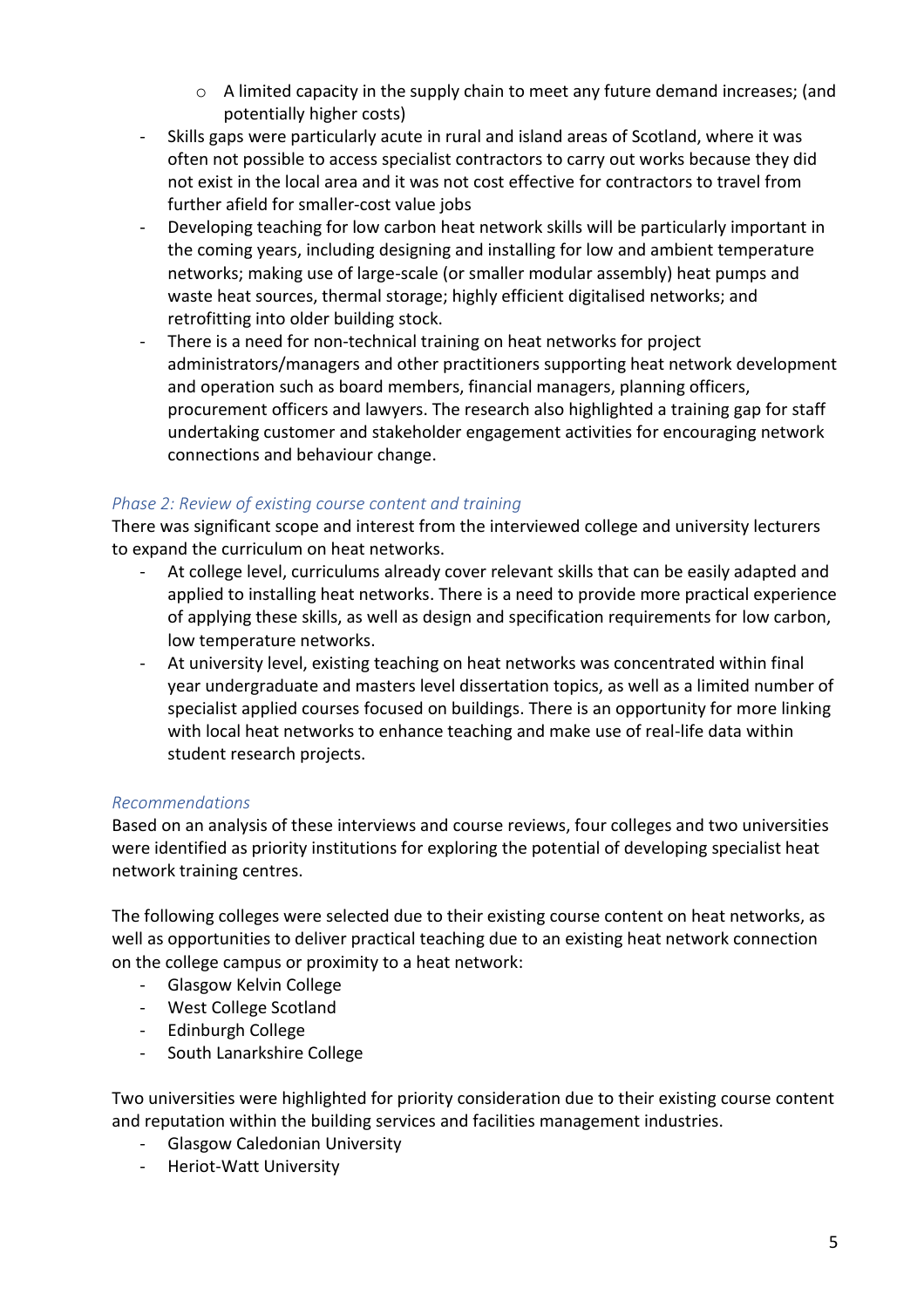(Several other academic institutions which did not participate in the interviews could also be suitable and would be worth exploring, particularly in rural areas where supply chain gaps are acute).

A set of general recommendations was also made for supporting the expansion of training provision in Scotland for meeting the needs of the heat network sector in the coming years.

#### **Specialist heat network training centres**

- Consider setting up one or two specialist heat network training centres within colleges and universities to pool resources and student demand; delivering standalone short-courses and / or optional modules for existing courses, linked with opportunities for hands-on learning, addressing the key skills gaps outlined in [Table 1](#page-17-0) (section [3.8\)](#page-16-0).
- The Energy Skills Partnership Scotland could play an invaluable role in facilitating training development in the college sector given their experience delivering similar objectives with other low carbon technologies.
- Additional focus should be given to rural colleges that are within proximity of existing networks areas to implement the general recommendations below and consider offering funding to support rural contractors to attend training courses.

#### **General recommendations**

- Facilitate collaboration between the heat network industry and colleges and universities to enable sharing of case studies, data for dissertation projects, site visits, student placements, industry guest lectures and graduate job opportunities.
	- o 'Train-the-trainer' CPD opportunities for lecturers. At college level, this could focus on the requirements for installation and maintenance of innovative low carbon, low temperature networks. At university level, this could focus on design of low carbon heat networks and their integration into regional decarbonisation planning, with a particular consideration of the challenges of retrofitting networks.
- There is potential for the heat network industry to coordinate efforts to shape new curriculum content and ensure any new heat network training courses are viable with a steady student demand. Actions might include:
	- o Commitments to provide student numbers to participate in relevant training courses delivered by the centre
	- o Representing the industry on college and university advisory panels and to input into the development of new heat network course content.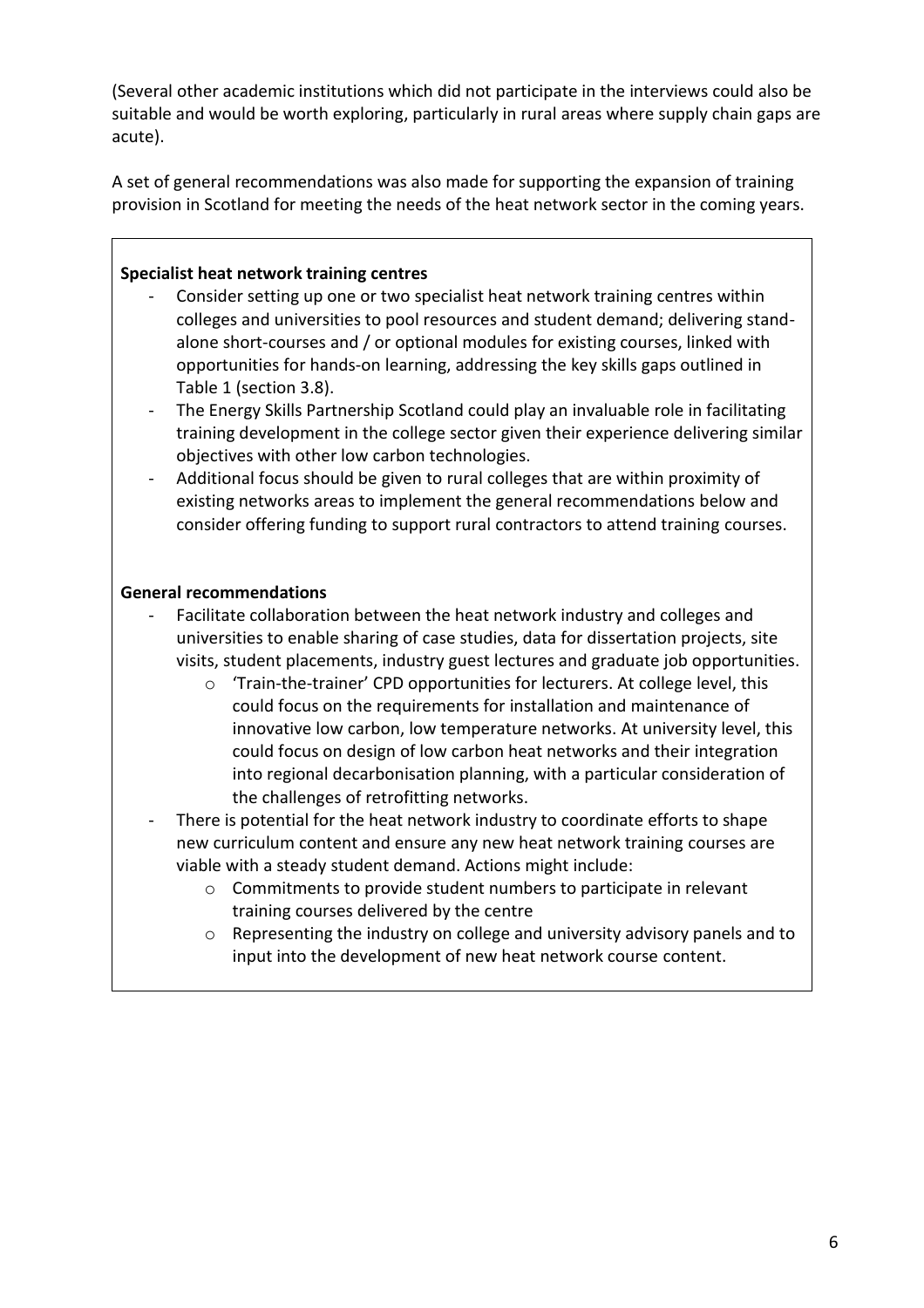# 1 Introduction

<span id="page-6-0"></span>Heat networks have an important role to play as part of a mix of technologies for meeting Scotland's 2045 net-zero carbon target. They are made up of a centralised heat supply and a series of pipes which deliver heat to multiple buildings in a local area, or multiple dwellings within a single building. The Scottish Government has put in place a number of policy measures to support the increased development of new low carbon heat networks. The 2020/2021 Scottish Government Budget allocated £50 million for a Heat Networks Early Adapters Fund to 'enable local authorities to bring forward investment ready heat networks' [1]. Most recently, the Heat Networks Scotland Bill was laid before parliament on 2<sup>nd</sup> March 2020, setting out a range of policies to stimulate development of new low carbon heat networks as part of a planned transition to a net-zero carbon energy system, while ensuring standards and protections for heat network customers [2].

Upscaling the capacity of district heating will create new demands on the supply chains needed to design, install, commission and maintain these networks. Initial findings of Scottish Government Impact Assessment [3], carried out of the Heat Networks Bill, found that practitioners were experiencing a number of challenges and skills gaps. These included:

- Higher prices than within continental mainly Europe due to a lack of competition and capacity within the UK supply chain.
- A limited number of contractors with experience of working on heat networks.
- Particular concerns about a lack of qualified, local contractors to service rural networks, driving up the costs in these areas as much as 40-50% higher compared to the central belt of Scotland where most of the supply chain was currently found to be located.

This report, commissioned by the Energy Saving Trust and Scottish Government, aims to give an in-depth analysis of the current experiences of practitioners working in this specifically Scottish context, in order to identify existing skills gaps in heat network supply chains, and to assess the potential for developing training provision within colleges and universities to fills these gaps<sup>1</sup>.

## 1.1 Background

<span id="page-6-1"></span>Skills gaps in the heat network supply chain have been recognised by heat network managers and product manufacturers for several years. This has led to a range of training and up-skilling solutions led both by local public sector actors, private training centres and product manufacturers across the UK.

Fulfilling these training needs have also been viewed as a local economic opportunity by local authorities. For example, Stoke-on-Trent College founded the Heat Academy in 2014 in partnership with their Local Enterprise Partnership as part of the city's vision to create "a low carbon and low cost heat energy to Stoke-on-Trent which will have a positive impact on the social welfare of the city's residents, but which will also create local investment, training and employment opportunities over the next 25-50 years" [4]. The skills training academy includes courses on building services engineering, mechanical, electrical and civil engineering, extrusion

<sup>&</sup>lt;sup>1</sup> This research is complemented by a research project taking place in parallel, commissioned by the UK Government's Department for Business, Energy and Industrial Strategy (BEIS), which covers the whole of the UK, but draws on primary data predominantly from England and Wales. The findings of this UK-wide research are reviewed in the discussion section of this report to note relevant findings, similarities and differences.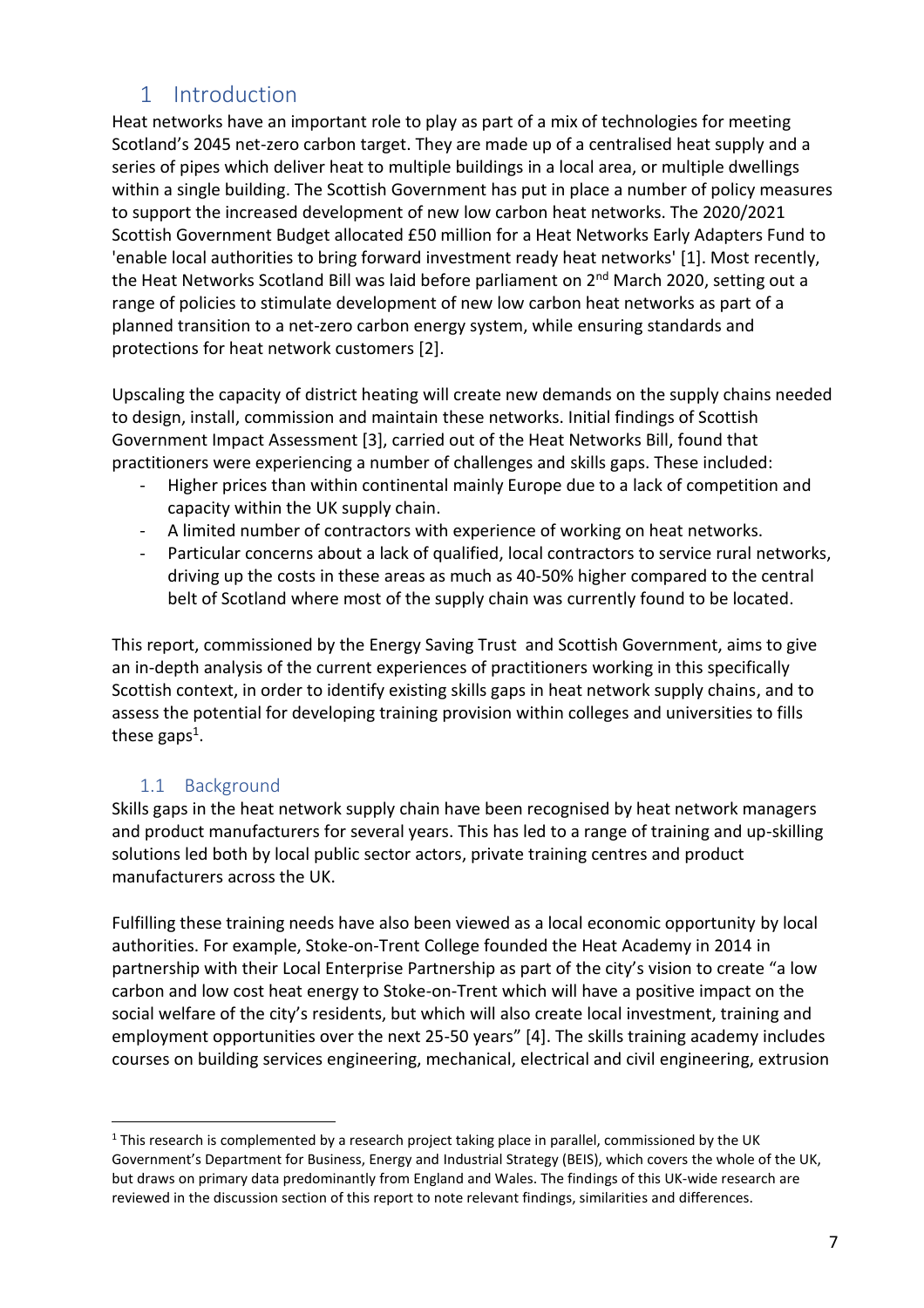welding, plumbing, electrical installation, heating and ventilation, highways maintenance and groundworks (construction operations).

In light of these perceived skills gaps and potential economic opportunities, an initial workshop was hosted by Scottish Government and Energy Saving Trust in November 2019 to discuss heat network skills in Scotland, bringing together over 40 key people from across 30 organisations including product suppliers, energy companies, local authorities, consultancies and public sector organisations. Attendance at the event was high, indicating a demand from practitioners to address the issue. The workshop attendees developed a list of particular skills gaps in the Scottish supply chain and suggested there was a need for a more strategic training provision to support the sector.

## 1.2 Research objectives

<span id="page-7-0"></span>Building on the findings from this initial workshop, this research project sought to deliver on the following objectives:

- 1. To identify existing skills gaps in the Scottish heat network supply chains.
- 2. To review existing teaching provision of heat network skills in Scottish colleges and universities.
- 3. To compile a list of college and universities with an interest and the potential to expand their curriculum content on heat networks to begin to address skill gaps.

## 1.3 UK Government BEIS-commissioned research into heat network skills

<span id="page-7-1"></span>This research is complemented by a research project taking place in parallel, commissioned by the UK Government's Department for Business, Energy and Industrial Strategy (BEIS). The 'Heat Network Skills Review' [5], was undertaken over similar timescales and drawing on primary data predominantly from England and Wales so as not to duplicate the findings of this Scottish research, but also considering UK-wide statistics. The broader scope of the report highlights some important findings that are relevant to Scotland and the findings of this report:

- A sector profile exercise highlighted the challenge of developing heat network skills because the sector sits "at the interface of a range of other sectors, particularly energy, engineering and construction" (p9., BEIS 2020). These other sectors experience their own skills gaps, creating a competitive environment for the heat network sector to recruit key personnel with relevant skills. The report recommends embedding content on heat networks, and heat decarbonisation more generally, into relevant university and college curriculums in order influence where people see as an attractive job destination after they graduate and to promote the sector.
- Non-specialist practitioners, such as local authority energy officers, procurement officers or financial managers, often play an influential role in bringing forward district heating projects to development. This means that training provision should not only be focused on traditional education and training routes, but also on continuous professional development that can be undertaken as people apply their wider skills to heat network projects. The report also highlights an opportunity to engage with "professional bodies and industry bodies, including those relatively peripheral to the sector such as those responsible for Urban Planning, Surveying and Architecture, to work towards including the knowledge on heat networks within their existing professional standards, qualifications and accreditations" (p 14).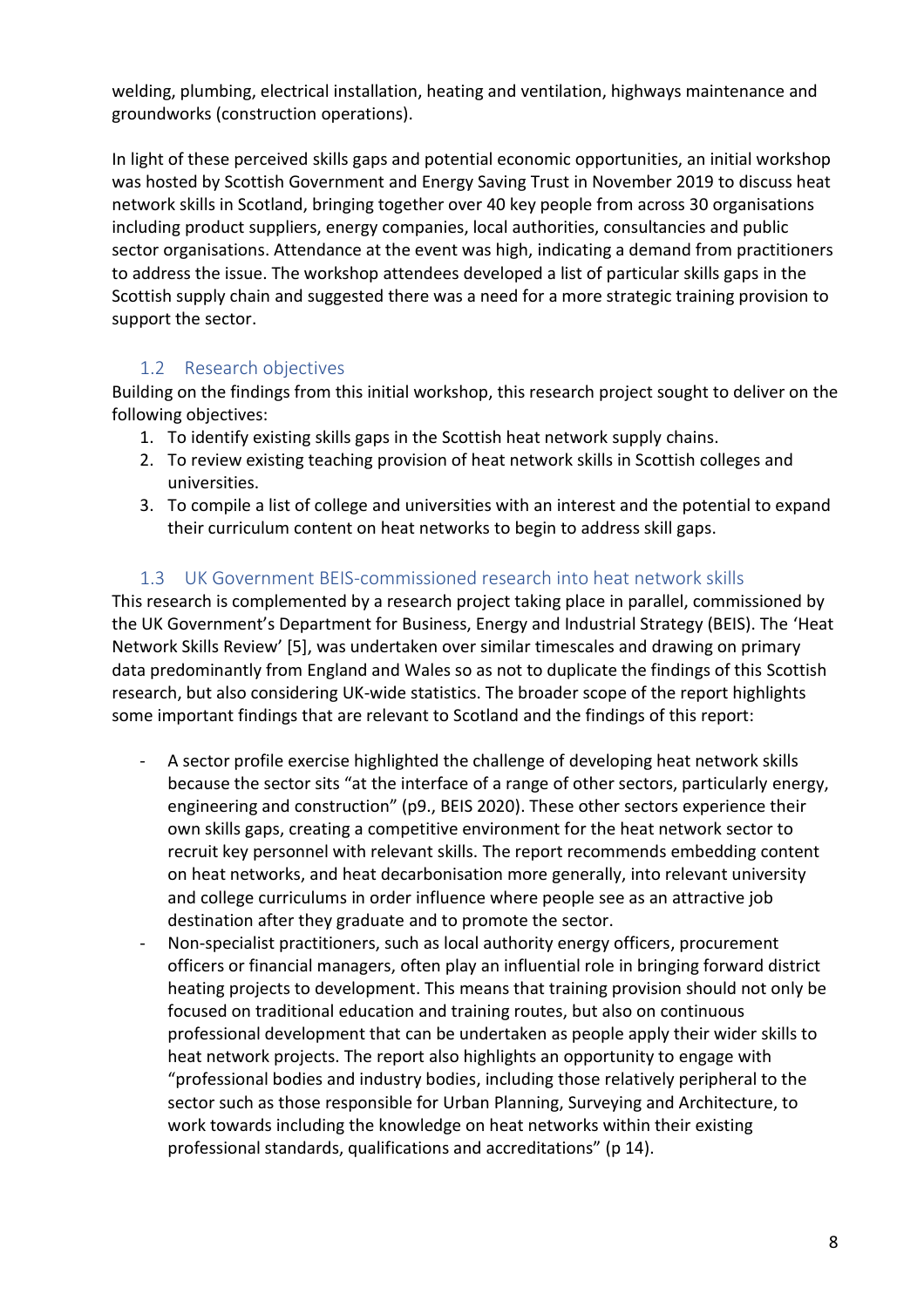# 2 Method

<span id="page-8-0"></span>The research was conducted in two phases (see [Figure 1\)](#page-8-1). The first phase used nine semistructured interviews with heat network operators and managers from a range of rural and urban heat networks across Scotland who were leading the operation and maintenance of existing heat networks, or in the late stages of extending or developing a new network. The interviews lasted approximately 30 minutes and covered three areas:

- Where practitioners developed their own skills and experience of developing, operating and maintaining heat networks in Scotland.
- The skills of staff and contractors that worked on their heat network projects.
- Their perceptions of current skills gaps in Scotland.

Interviewees were provided with a list of skills gaps identified at the initial workshop held in November 2019. This included a list of 25 different skills categorised into four areas: project management of heat network delivery; heat network design; installation and optimisation of heat networks; and operation and maintenance.



<span id="page-8-1"></span>*Figure 1: Summary of the two phases of the research method.*

The interviews were conducted with representatives from the following organisations:

- The University of Edinburgh
- University of Strathclyde
- West Highland Housing Association
- Shetland Heat Energy and Power
- Aberdeen Heat and Power
- West Dunbartonshire Council
- Dundee City Council
- Fife Council
- Vattenfall UK

In addition, survey questions were emailed to all attendees of the initial workshop. One response was received from a representative from Rehau Ltd (a supplier of polymer heat distribution pipes). This response has also been included within the analysis presented below.

The second phase of research reviewed existing courses and training relevant to heat networks and assessed the potential of colleges and universities to host specialist centres for heat network training; aiming to address current heat network skills gaps in Scotland. [Figure 2](#page-9-0) summarises the process for carrying out this review.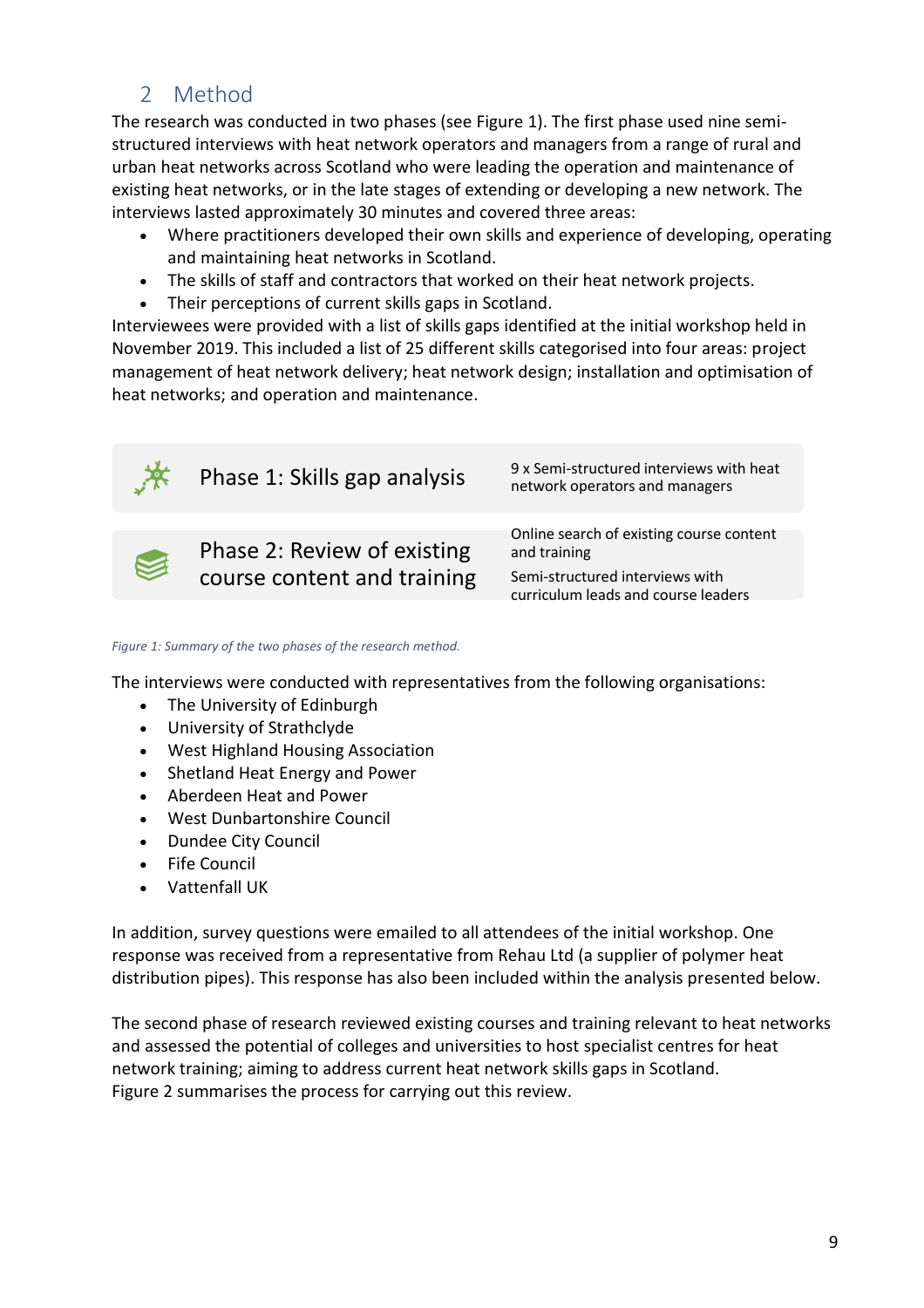

<span id="page-9-0"></span>Figure 2: Process for reviewing the existing and potential for heat network training provision in **Scotland** 

In **stage 1**, due to the limited time and resources available to conduct the research project, (and in order to maximise the local benefits of potential training) 4 universities and 13 colleges were selected from across Scotland to include within the review based on their proximity to existing heat networks already in operation and those in development (see sectio[n 4.1\)](#page-20-1), indicating the geographical areas where there was most likely to be demand for heat network skills.

**Stage 2** involved an online search of the selected college and university websites, alongside the Energy Skills Partnership directory of courses [\(https://directory.esp-scotland.ac.uk\)](https://directory.esp-scotland.ac.uk/), to identify existing courses that were directly or indirectly related to heat networks<sup>2</sup>. The course search parameters were focused on the list of relevant courses identified as potentially relevant to heat network skills gaps in [Table 1.](#page-17-0)

**Stage 3:** Where possible, this information was supplemented with a series of 9 semi-structured interviews with curriculum and course leads from both colleges and universities. The interviews were conducted via telephone and explored the following themes:

- The content and approach to teaching of existing courses with direct and indirect relevance to heat networks
- Perceived demand for relevant skills in the job market

The potential for expanding curriculum content to include heat network skills An invitation to participate in research interviews was sent out to all relevant college curriculum leads via the Scottish Energy Skills Partnership. Eight colleges responded, of which six took part in interviews (see list of colleges below). University course directors and relevant lecturers were identified via online searches of university websites for researchers with an interest in heat, as well as via recommendations from heat network managers about where they knew there was existing course content on heat networks. Due to time constraints, only four universities were invited to take part in interviews.

<sup>&</sup>lt;sup>2</sup> Courses were classed as 'directly' related where they specifically covered some aspect of heat networks. Courses were 'indirectly' related where they covered skills and concepts useful to heat networks but did not cover heat networks specifically.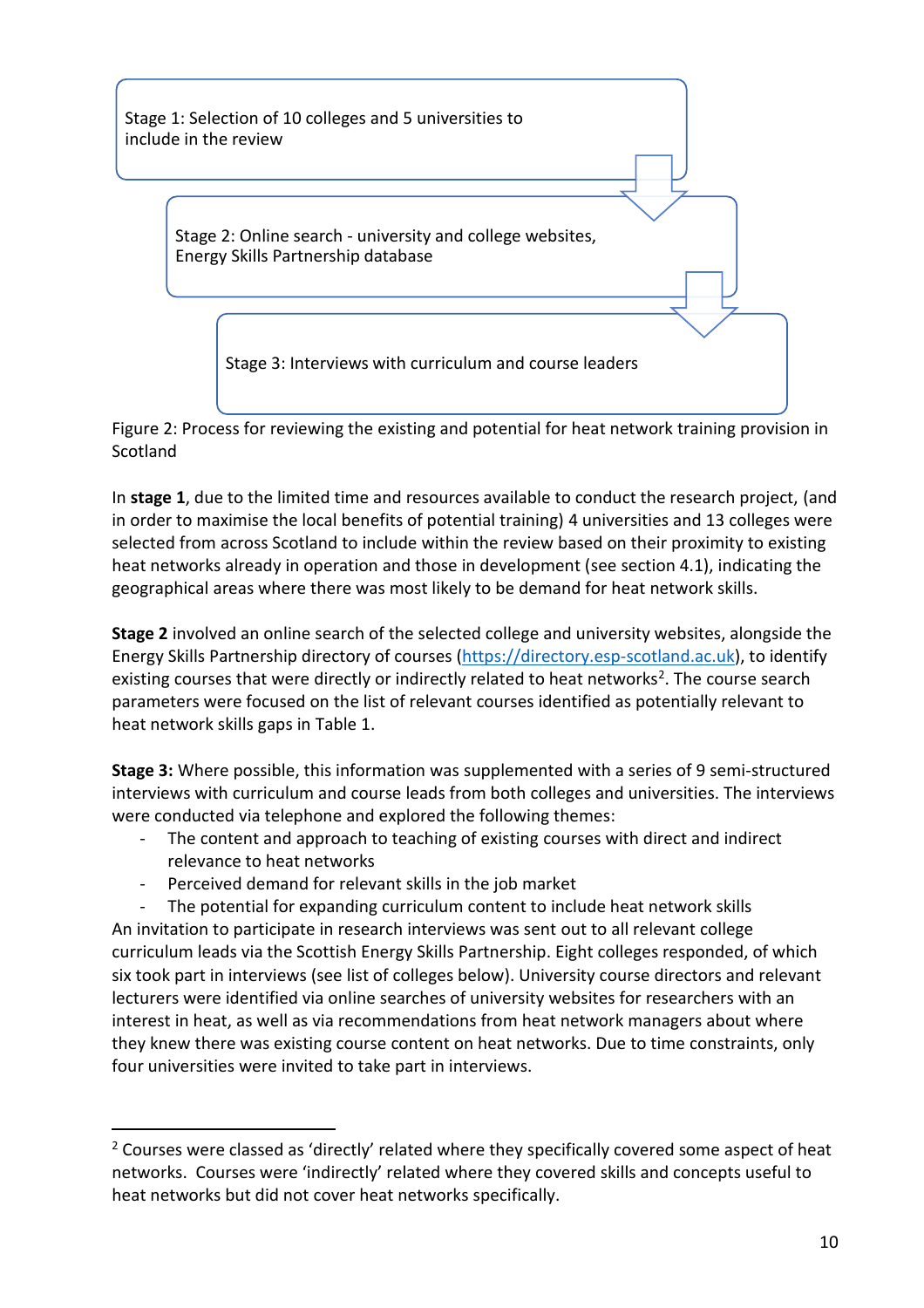The interviews were conducted with representatives from the following institutions: **Colleges**

- Dumfries and Galloway College
- Edinburgh College
- Glasgow Kelvin College
- West College Scotland
- West Lanarkshire College
- West Lothian College

Two more colleges responded to the invitation to participate in the research but did not take part in interviews due to the Covid-19 crisis.

#### **Universities**

- Heriot-Watt University
- Glasgow Caledonian University
- Edinburgh University

Lecturers from Strathclyde University also responded via email to research questions.

Analysis of these interviews does not provide a complete review of the available courses and opportunities at institutions within Scotland, but instead is intended to provide an indication of existing course content that is taught and opportunities and challenges that may exist for expanding this provision to cover heat network skills gaps.

Based on analysis from these 3 stages, recommendations were made about potential strategic locations for developing specialist heat network training centres, and the necessary steps that would be required to do this (section [5\)](#page-33-0).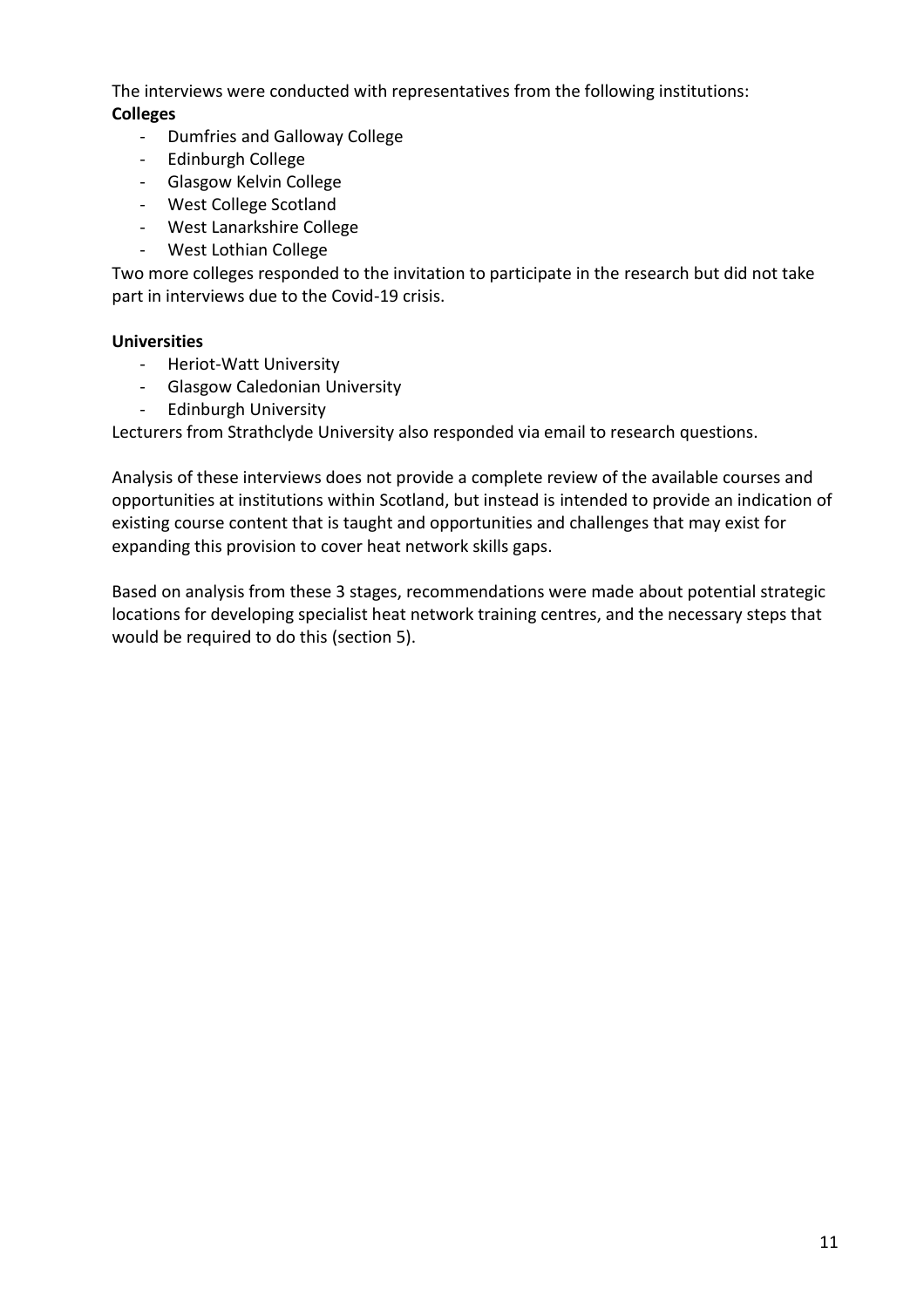# 3 Results – Skills Gap Analysis

<span id="page-11-0"></span>The first phase of this research involved a skills gap analysis to develop a more in depth understanding of the heat network skills training needs in Scotland. A thematic analysis of the nine interviews conducted with heat network managers was conducted to identify important themes relevant to understanding heat network skills development needs in Scotland. The following section discusses each arising theme in turn.

### 3.1 Existing skills and experience of heat network practitioners

<span id="page-11-1"></span>The interviewed heat network practitioners had a range of experience levels ranging from never having worked on a heat network until their current role, to having over 40 years of experience working on different systems. Their heat network skills and knowledge were predominantly learnt on the job, adapting expertise from other engineering areas including mechanical, electrical and sub-sea engineering as well as building services and social housing management (of those interviewed here, three interviewees came from a background in social housing management). Those practitioners with longer-term experience of heat networks had spent much of their career managing existing, high-temperature steam heat networks in hospital and university buildings, including decommissioning existing network connections to install decentralised building-level gas boilers.

No one interviewed had formal qualifications or training in relation to heat networks, although some practitioners had undertaken short courses, workshops and international study trips (including site visits) to deepen their knowledge. These sources of training and continuous professional development mentioned by interviewees included:

- In-house skills for on-going maintenance of networks were developed through shadowing the contractors responsible for the design and install contractors, or specific training courses delivered by suppliers of key parts such as heat interface units.
- Technical workshops led by trade groups including Nordic Heat and the Danish Board of District Heating (DBDH) (Continuous Professional Development (CPD), not qualifications).
- Workshops run through the Scottish Heat Network Partnership enabled learning and sharing of experience with other practitioners.
- Chartered Institution of Building Services Engineers (CIBSE) guidance and news articles provided ideas for good practice and inspiration for more innovative approaches to heat supply solutions. CIBSE also offer heat network training courses, although none of the interviewees in this research mentioned undertaking them as part of their own professional development.

A challenge of this organic approach to knowledge development is that there is potential for a variation in the level of understanding and expertise of key decision makers responsible for developing and managing networks, leading to missed opportunities.

- In one case, an interviewee felt that learning on-the-job had led to a missed opportunity to install a heat network in a multi-functional redevelopment project due to the time taken understanding the potential options.
- Two interviewees commented that although practitioners possessed a basic understanding of heat network design concepts, there was a still a significant lack of understanding of the design needs for low carbon heat networks required for meeting net-zero ambitions, in particular low temperature systems and the specifications needed in buildings connected to such systems.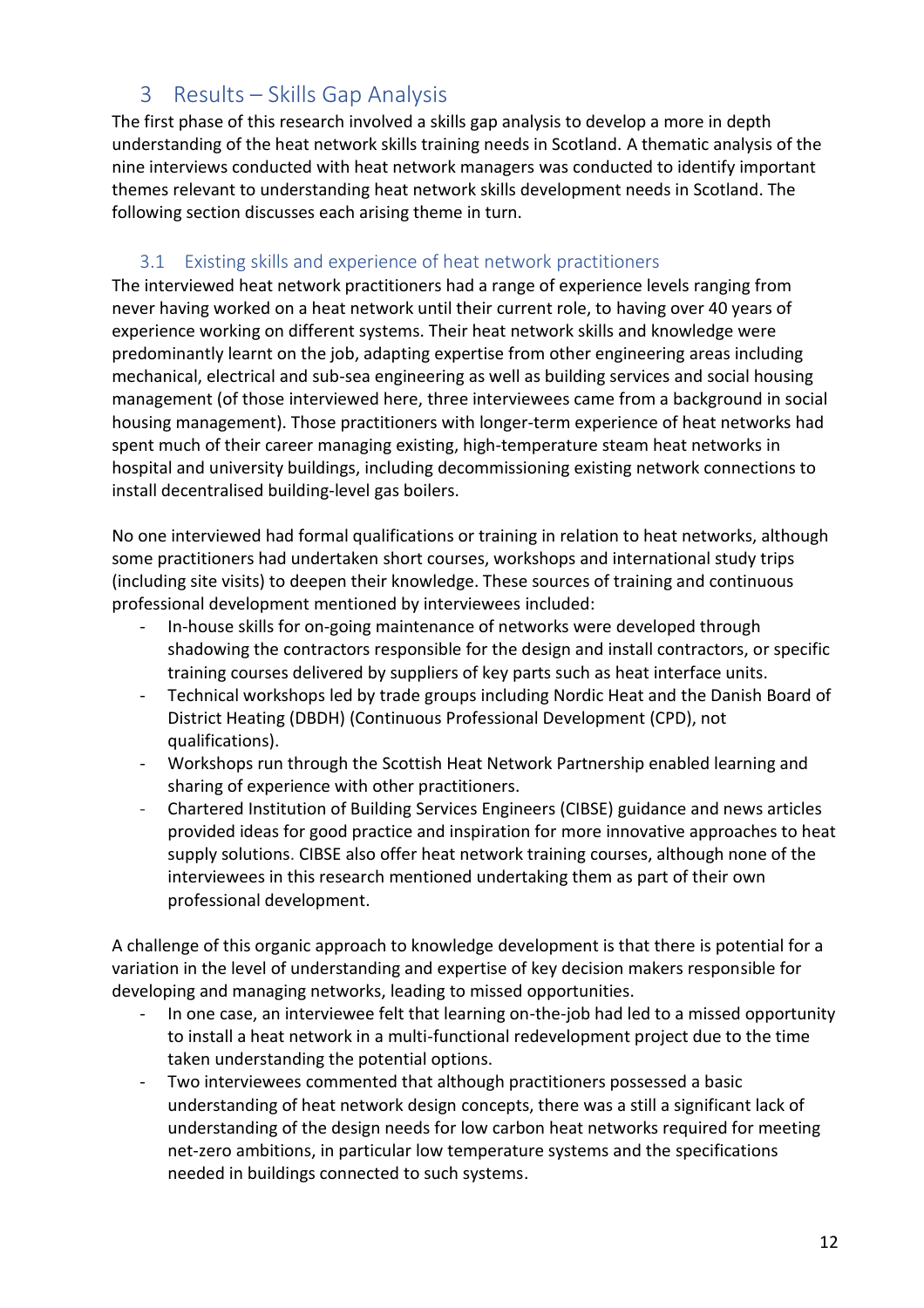There was a significant reliance on external expertise for delivering high standards of design, installation, commissioning, and operation, particularly in relation to low carbon heat networks. The following themes explore interviewees' experiences to date of accessing this expertise throughout the design, delivery, operation and maintenance of networks.

# 3.2 Accessing skills through specialist contractors

<span id="page-12-0"></span>Multiple interviewees procured contractors offering all-in-one packages of design, build and operate. These contracts were dominated by a few specialist companies, who were then able to draw on their wider pool of in-house staff across the UK to deliver on heat network specific issues, whilst sub-contracting to local contractors on more general works. In these cases, interviewees felt that there were no skills gaps directly affecting their projects because they could rely on the contractor's ability to provide key skills as and when required.

- One interviewee stated that without the experience and capacity of these specialist contractors then it would not be possible to find alternatives with the necessary skills and knowledge to install the equipment.
- Another interviewee highlighted the value of using a specialist contractor for overcoming network development challenges such as retrofitting district heating pipes under public roads, where it was difficult locating existing utilities and liaising with relevant departments in local authorities to gain access to dig. They had also experienced difficulty with a civil engineering contractor that had not worked on installing district heating piping into public places as they did not have the necessary health and safety awareness to manage the public use of the space alongside the works taking place.

For networks that had chosen to procure an all-in-one package to develop and operating their networks, these specialist contractors were an important source of experience and expertise that outsourced challenges caused by skills gaps in the market. However, given this approach was also felt to be the only option available to many of the network managers, this creates a risk of over reliance on these few specialist companies, potentially with increased costs due to the lack of competition in the market, along with potential challenges scrutinising their work due to a lack of in-house knowledge.

# 3.3 Applying general skills to heat network installation and maintenance

<span id="page-12-1"></span>A number of transferable or general skill sets were mentioned by interviewees as relevant to heat network installation and maintenance. These included mechanical and electrical engineering, plumbing, and highways and maintenance. Pipe welding was a critical skill to the successful installation and efficient functioning of a network with steel pipes (although it was noted that use of polymer pipes could reduce the need for pipe welding in future developments).

- One interviewee described how a highly skilled welder was more important to them than specific heat network pipe welding training. However, this relied on local availability and affordability of skilled welders.
- In the installation of one network, the pipe supplier worked with the local contractors to train them in the specific requirements for welding and muffing of their pipes at installation. This was something that the pipe supplier routinely did in the UK market as they were aware that contractors did not usually have experience of heat network pipe installation.
- A polymer pipe supplier, operating across Europe, trained their UK staff using their inhouse experience from other countries. This included training their sales and technical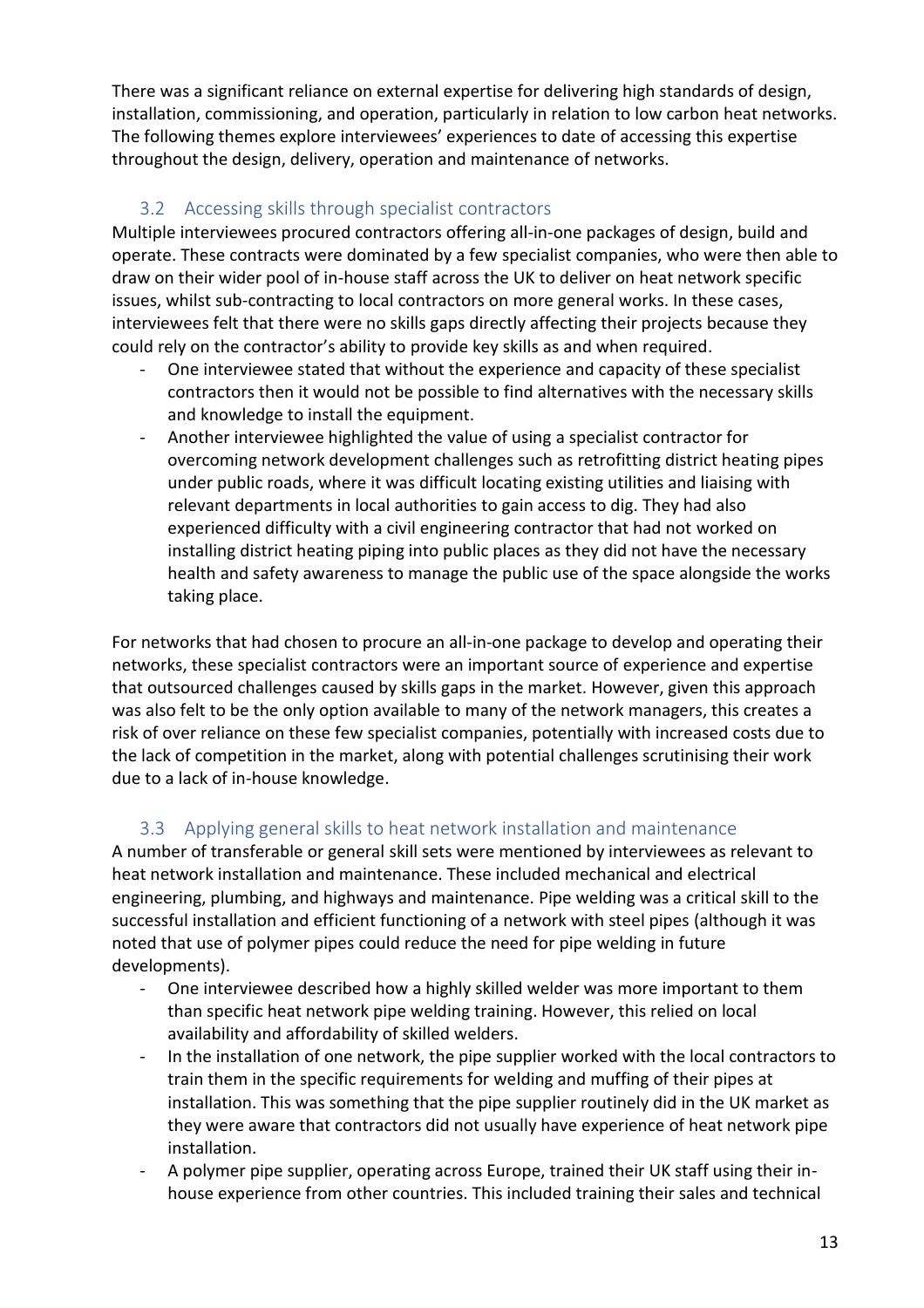team on heat network design principles in order to be able to advise their UK clients effectively. They also offered CIBSE-approved CPD courses to contractors working on heat network installation for the first time.

Skilled personnel from other areas of the energy sector such as oil and gas were mentioned as having relevant transferable skills that could be applied to heat networks with a small amount of additional training.

#### 3.4 Design and management for zero-carbon heat networks

<span id="page-13-0"></span>The design of zero and low carbon heat networks was highlighted as a critical skill gap. Three separate interviewees suggested that in order to meet future, net-zero carbon ambitions, network design would need to be much more innovative than it is currently. They felt that, although there were some consultants with the necessary experience and knowledge, particularly of feasibility studies for these types of networks, they were limited in number and some lacked practical experience in seeing projects through to commissioning and operation. Learning from international experience was highlighted as a critical way to overcome this challenge.

Specific challenges for zero- and low- carbon heat network design that were mentioned included:

- A lack of experience of key technologies important for low and zero carbon heat networks such as thermal storage (for both heating and cooling), heat recovery with ambient loop networks, dynamic control and monitoring of networks, and in-depth knowledge of heat pumps such as working fluids and ways of extracting heat.
- A lack of experience converting existing high temperature networks often with fossil fuel-based heat sources, such as gas CHP plants, to low carbon lower temperature heat sources
- Design of low temperature networks, particularly for retrofitting of old Scottish buildings. This included a gap in building retrofit knowledge of how to adapt buildings for connection to low temperature heat networks, as well as how to procure the design of new buildings compatible with such networks.
- Designing and managing digitalised energy systems with electrified heat to enable use of heat stores to balance electricity networks and to maximise efficiency of networks

A general understanding of the potential options and requirements of low carbon heat networks amongst energy practitioners and decision makers was also thought to be critical to enable the interlinking of local visions for meeting net zero across neighbouring organisations. At present, there was felt to be variable knowledge levels which meant it was difficult to develop long-term plans for networks.

One interviewee explained how they felt that the limited experience and knowledge of low carbon heat networks led to a risk adverse attitude among design consultants which prevented them from recommending innovative solutions. The consultants they had worked with reverted to solutions they had tried and tested elsewhere rather than considering more novel solutions that the interviewee felt might have better future-proofed the network.

There were several examples of scheme developments where the network design was conducted by a separate consultant from the building and operation contractors, aiming to ensure schemes were designed appropriately for their specific context rather than delivered in a familiar design to the build contractor. The consultants commissioned to do this work had previous experience of network design that was trusted by the interviewees and external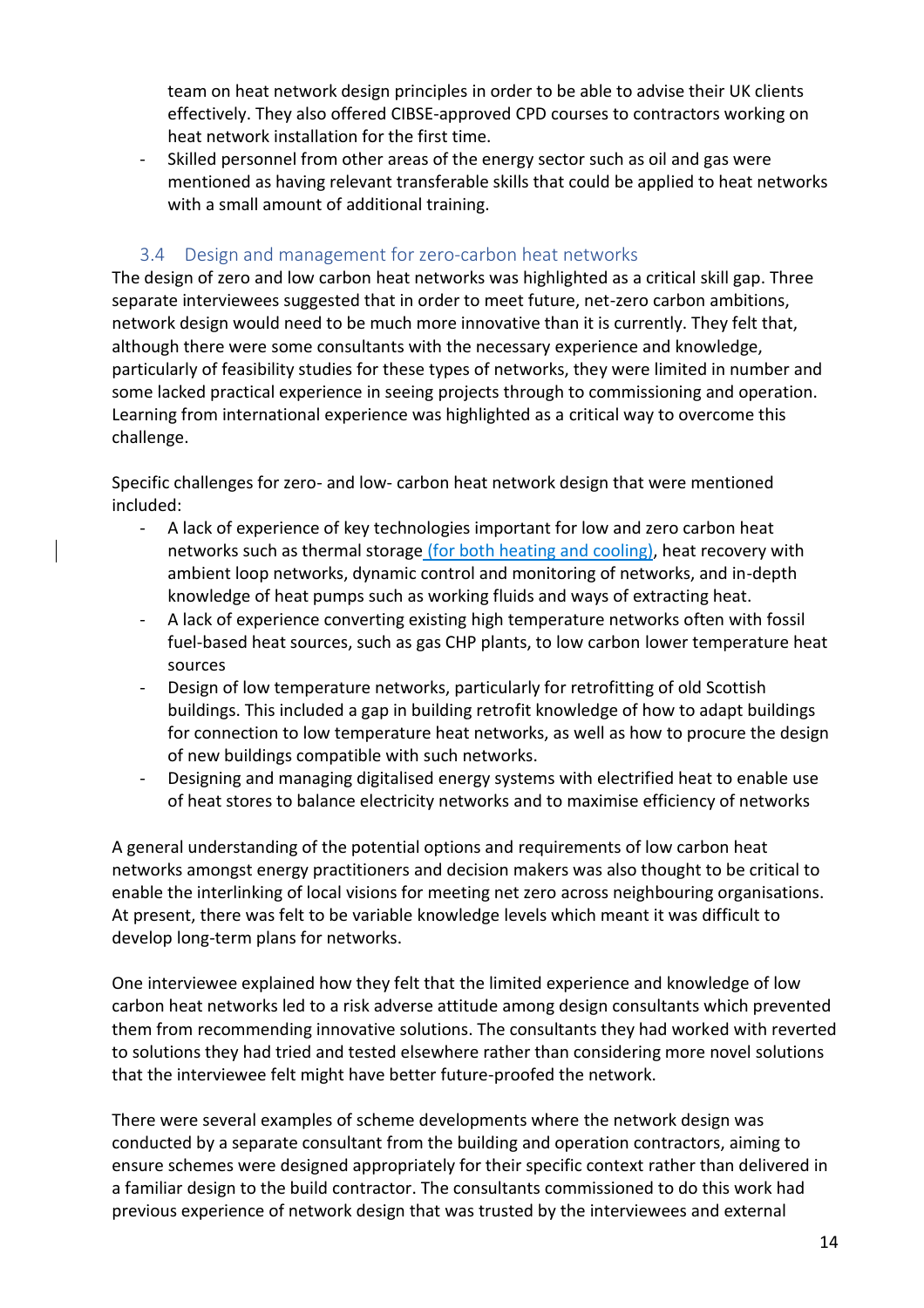funders supporting the projects. This was felt to be especially important for moving beyond more familiar high temperature networks with CHP / boiler plants, towards innovative low and ambient temperature network design, making use of lesser used heat supply technologies and waste heat, thermal storage and sizing the network correctly for future proofing. In two cases, the original design of the network was created using in-house expertise, and then verified using external consultants before being approved for development.

#### **Non-technical energy practitioners**

In addition, two interviewees highlighted the important role of non-energy practitioners in the management, design and development of heat networks. These practitioners also needed more training provision, particularly on zero- and low- carbon heat networks. For example, one local authority had encountered a lack of understanding and resistance to heat network development from their own local authority planning department. Project administration, procurement, board governance and legal services were other critical areas that required some specific knowledge for application to heat networks. For example, financial modelling for district heating was singled out as a key skills risk because it was dependent on assumptions which were context specific and judgement-based, requiring the financial manager to have knowledge and experience of heat networks. Although a useful tool had been developed by the Scottish Futures Trust, the interviewee felt that a degree of specialist knowledge and experience was still required by financial managers for use within financial decision making that their in-house finance team did not have. Understanding and applying financial models for low or zero carbon networks was thought to be particularly challenging.

## 3.5 Existing approaches to training

<span id="page-14-0"></span>One approach to overcoming heat network skills gaps was for network developers and operators to provide some form of training to their contractors to ensure they had the relevant specialist skills.

#### **Rural and island areas**

In rural and island areas, network operators highlighted that it was often not possible to access specialist contractors to carry out maintenance works or small-scale network extensions because they did not exist in the local area and it was not cost effective for contractors to travel from further afield for their small-cost value jobs.

- One scheme manager reported that when the network had first been built, local contractors were sent to training courses in Denmark on how to maintain the network. As time had passed, many of these original contractors had retired, but it was not worth conducting another phase of training with new contractors since they only had small maintenance requirements at present. Instead, new contractors, such as plumbers and electricians conducting maintenance work on HIUs in domestic properties, were invited into the heat network company's office for informal training.
- Another network manager reported that working with new contractors required close supervision from in-house staff and works often took longer to complete and could result in a higher cost for the works than might have otherwise been the case in less remote areas.

#### **Cooperation with local training providers**

Two interviewees reported taking proactive steps to collaborate with local training providers (one with a local college and one with a private training provider) in order to develop training for non-specialist contractors in heat network skills before working on their network. Such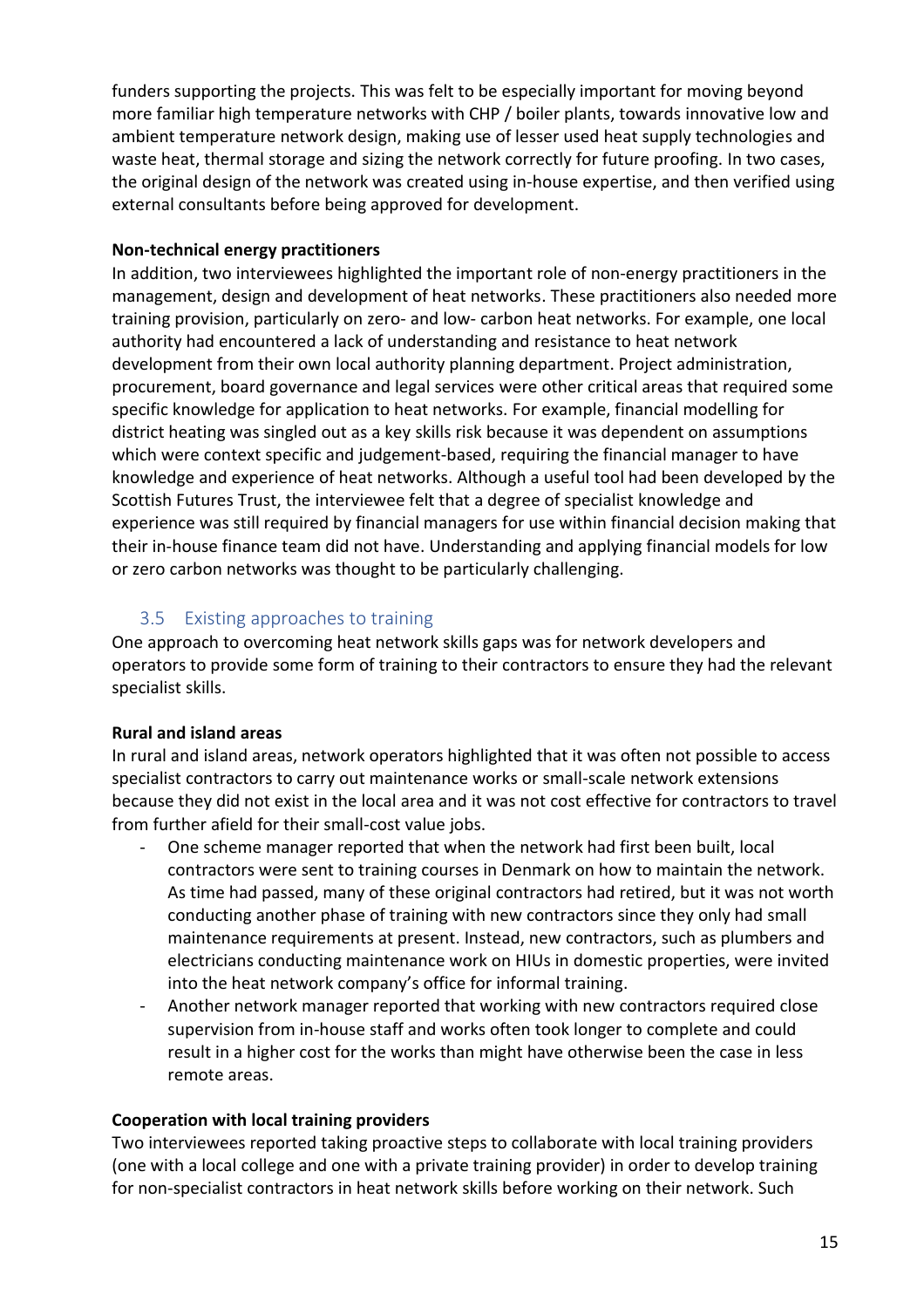training qualifications had the potential to be a criterion that could be specified when tendering for work that complied with public sector procurement rules.

- In the case of one interviewee, the availability of a training course had resulted in a local firm training a number of staff and going on to win multiple contracts to work on the network as it expanded. The network manager hoped that availability of training might give more contractors the confidence to bid for the work and increase competition in the market.
- The other interviewee did not provide in-house training for any staff at present but was considering how to address skills gaps in the future, potentially through working with local colleges, providing paid internships and working with others across the heat networks sector to develop a strategic approach (e.g. a skills framework for training).

Sustained market demand for these specialist skills was highlighted as important, in tandem with training provision, as gaps in activity due to the slow development and expansion of networks had also resulted in skilled personnel moving on or losing their jobs and therefore being unavailable to work on future projects and creating a new skills gap.

Current skills gaps are being filled through ad-hoc training provision for local contractors. Training is provided through a range of approaches including informal, in-house training, training from suppliers, and private providers. Formal training and qualifications may be able to reduce the burden on network operators to develop these solutions themselves and establish consistent standards. In addition, local training provision or funding support will be important in rural areas where contractors may be unable or unwilling to invest in travelling long distances for more formal training for work that represent only a small proportion of their income.

## <span id="page-15-0"></span>3.6 Skills for installation, commissioning and maintenance of innovative technologies

Many of the skills required for installation of heat networks were considered to be easily transferable from the existing skills of contractors. However, interviewees reported that, where their schemes were making use of more innovative technologies such as large-scale watersource heat pumps, biomass boilers, solar thermal and PV as part of their network heat supply, even the specialist heat network contractors often did not yet have experience doing similar projects. To date the majority of schemes had consisted of high temperature networks with large heat plants from gas-fired CHP or boilers or energy from waste plants.

In one case, an interviewee described how they had worked on an on-going basis with their contractor to resolve issues with the inefficient functioning of their network. They felt that the contractor had learnt a lot from working on their project and had since adapted their scheme design with other biomass boiler projects to include thermal storage in the system to meet peak heat demand with a smaller boiler size.

### <span id="page-15-1"></span>3.7 Customer engagement

Engagement with heat network customers was highlighted as another important skills gap, especially by interviewees responsible for networks with domestic customers. This included marketing and awareness raising to encourage initial connections as well as on-going engagement around maintenance and energy efficient behaviours.

One interviewee described how a significant amount of staff time was taken up supporting customers through the repair of their home's heat interface unit. The network operator wanted to ensure the works were completed correctly, since errors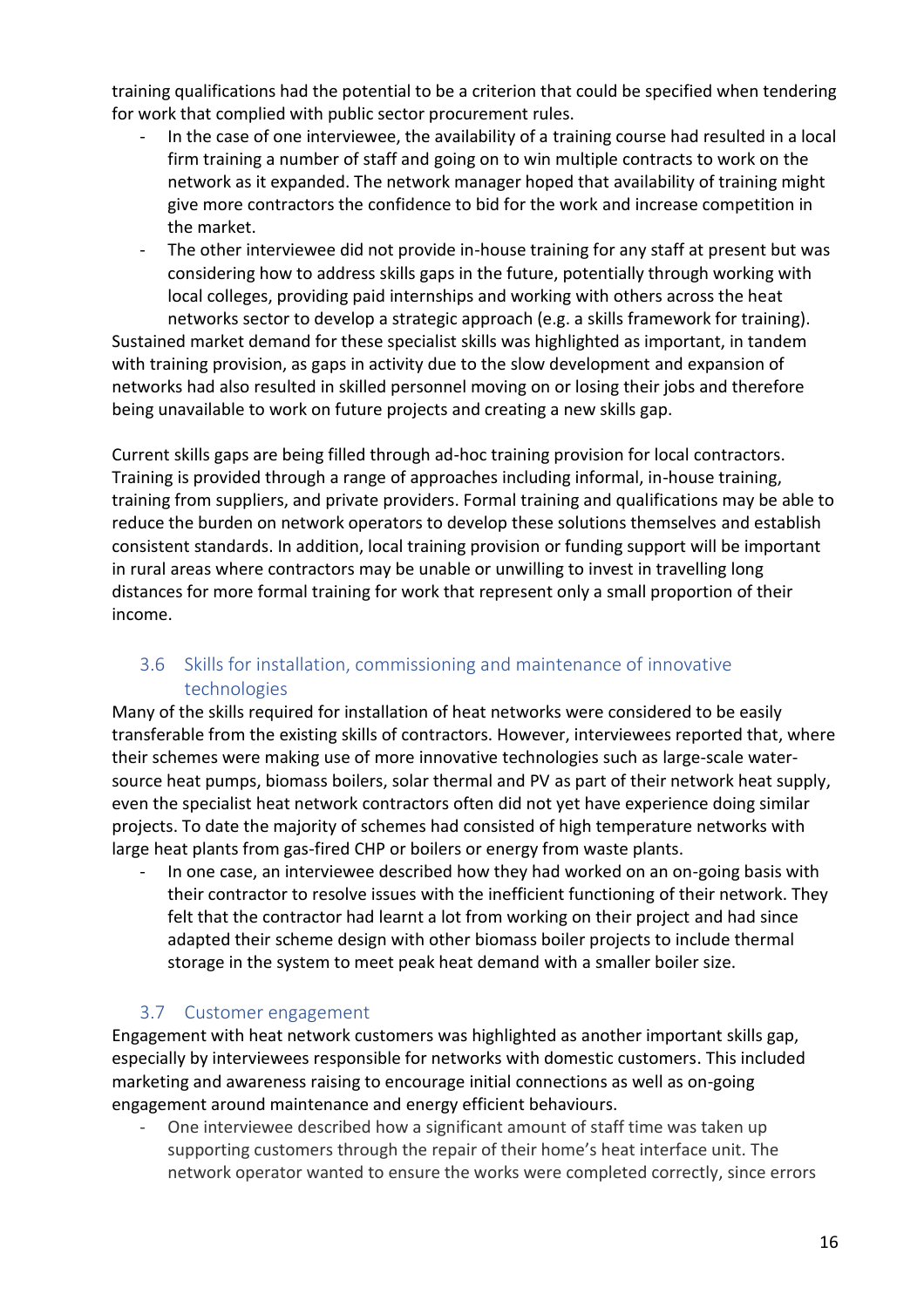could affect the efficiency of the network as a whole. They were not confident that all local plumbers would have the skills to do the works to an appropriate standard.

- Another network operator had found that stakeholder and community engagement skills had played an important role in the success of the project, where staff had been transferred from another area of community engagement work to support the project.

## 3.8 Summary of identified heat network skills gaps in Scotland

<span id="page-16-0"></span>[Table 1](#page-17-0) summarises the list of skills gaps that were identified through the stakeholder workshop and interviews with heat network operators. Interviewees were presented with the list of skills gaps identified at the November workshop and asked to add things they felt were missing or needed further comment. The right hand column of the table lists college and university courses that would have the potential to contain relevant content to each skill gap (this list was used to review the existing and potential heat network training provision in Scotland presented in section [4.2\)](#page-24-0).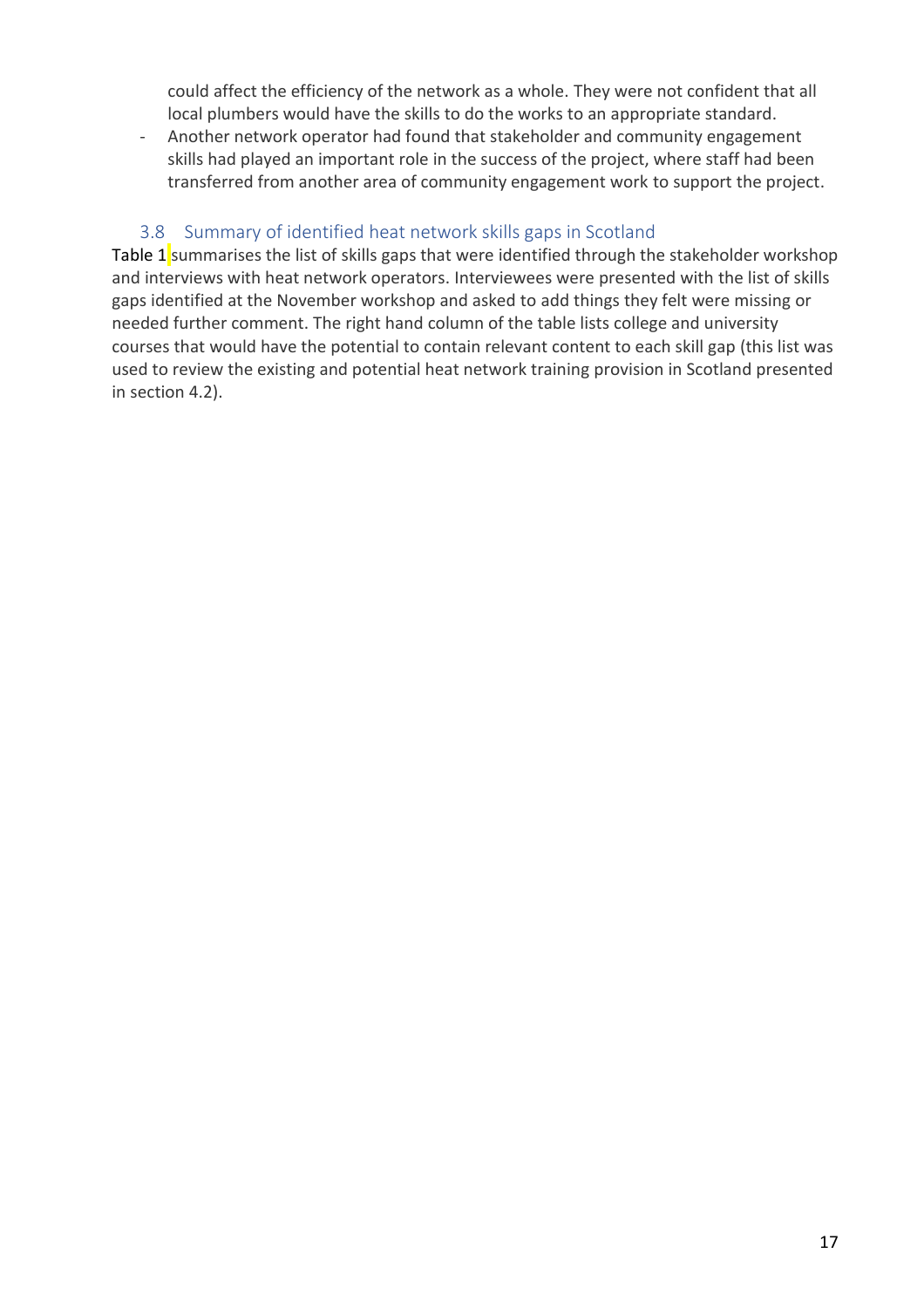*Table 1: Heat network skills gaps in Scotland, categorised by 'Project management of heat network delivery and operation'; 'Design'; 'Installation and optimisation of heat networks'; and 'Technical operation and maintenance'.*

<span id="page-17-0"></span>

|                                                                                                                                                                                   | Relevant              |      |                                                                                                   |
|-----------------------------------------------------------------------------------------------------------------------------------------------------------------------------------|-----------------------|------|---------------------------------------------------------------------------------------------------|
|                                                                                                                                                                                   | to:<br><b>Univers</b> | Coll |                                                                                                   |
| Skills gap                                                                                                                                                                        | ity                   | ege  | Courses with potentially relevant content                                                         |
| Gap: Project management of heat network delivery and operation                                                                                                                    |                       |      |                                                                                                   |
| Understanding of heat network design principles by project managers                                                                                                               | Y                     | Y    | Engineering - Building services, Energy systems,<br>sustainable energy                            |
| How to procure relevant contractors                                                                                                                                               | Y                     |      | Public administration, policy, project<br>management, business, engineering project<br>management |
| Quality management (QA) for heat networks                                                                                                                                         | Y                     |      | Construction management, building services<br>engineering                                         |
| Quantity surveying for heat networks                                                                                                                                              | Y                     |      | Construction management, building services<br>engineering                                         |
| Financial management of heat network projects                                                                                                                                     | Y                     |      | Accountancy - energy projects                                                                     |
| Stakeholder engagement, communication and marketing throughout the project planning, contracting,<br>installation, commissioning and operation                                    |                       |      | Planning, Health and safety, project management                                                   |
| e.g. Retrofitting pipes into public roads (circumnavigating other services)                                                                                                       |                       |      |                                                                                                   |
| e.g. Health and safety of carrying out works in busy, public places                                                                                                               |                       |      |                                                                                                   |
| Customer engagement                                                                                                                                                               | Y                     |      | Marketing and communications, sustainable                                                         |
| Marketing to potential new customers (including householders and other end users)                                                                                                 |                       |      | behaviours, psychology                                                                            |
| Communication to consumers during rollout of new DH systems                                                                                                                       |                       |      |                                                                                                   |
| Training customers (particularly householders) on how to use and maintain the system once it is installed<br>(including behaviour change)                                         |                       |      |                                                                                                   |
| Understanding and designing utility contracts                                                                                                                                     | Y                     |      | Contract law, project management, business                                                        |
| Overview understanding of owning and running a heat network for board members: do's and don'ts, setting<br>fair heat tariffs, regulatory obligations - e.g. licensing, heat trust | Y                     |      | Specialist course, engineering project<br>management                                              |
| <b>Gap: Design</b>                                                                                                                                                                |                       |      |                                                                                                   |
| Design Engineers - In-depth understanding of the design of heat networks, including:<br>Commissioning of systems to maximise delivery of heat to end users                        | Υ                     |      | Engineering - Building services, Energy systems,<br>sustainable energy                            |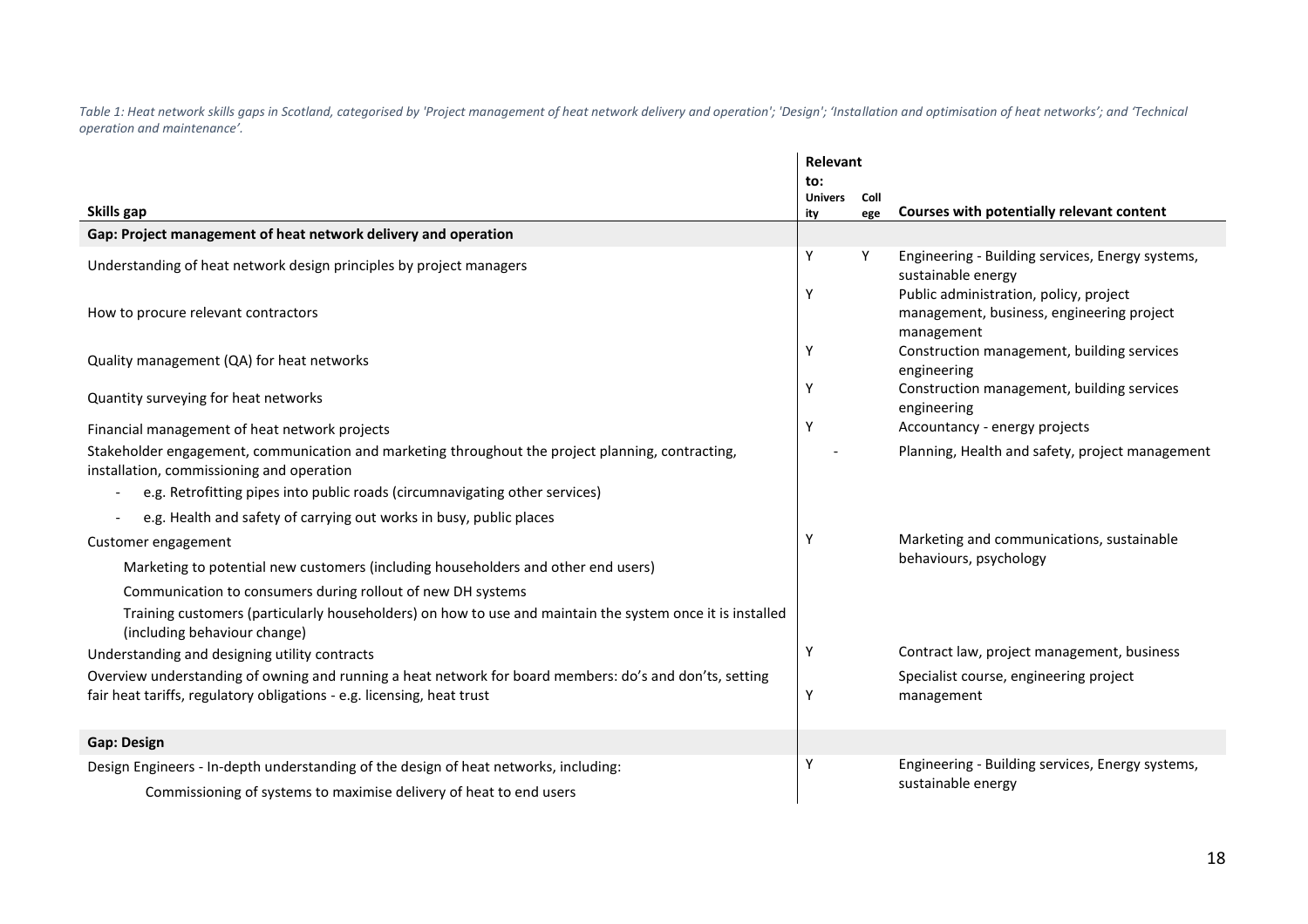|                                                                                                                                                                                                                                                                                                                                                               |                                        |                                         | Relevant              |                       |                                           |  |  |  |
|---------------------------------------------------------------------------------------------------------------------------------------------------------------------------------------------------------------------------------------------------------------------------------------------------------------------------------------------------------------|----------------------------------------|-----------------------------------------|-----------------------|-----------------------|-------------------------------------------|--|--|--|
|                                                                                                                                                                                                                                                                                                                                                               |                                        |                                         |                       | to:<br><b>Univers</b> | Coll                                      |  |  |  |
| Skills gap                                                                                                                                                                                                                                                                                                                                                    |                                        |                                         | ity                   | ege                   | Courses with potentially relevant content |  |  |  |
| Most efficient design of pipe routes                                                                                                                                                                                                                                                                                                                          |                                        |                                         |                       |                       |                                           |  |  |  |
| Low temperature (4 <sup>th</sup> generation) networks                                                                                                                                                                                                                                                                                                         |                                        |                                         |                       |                       |                                           |  |  |  |
| Designing for a range of heat sources including heat pump technologies,<br>geothermal systems and 5 <sup>th</sup> generation district heating and cooling smart<br>technology<br>Interconnection with a wider digitalised energy system to allow electricity<br>network balancing with thermal stores<br>Design for retrofit of networks into older buildings |                                        |                                         |                       |                       |                                           |  |  |  |
| Gap: Installation and optimisation of heat networks:                                                                                                                                                                                                                                                                                                          |                                        |                                         |                       |                       |                                           |  |  |  |
| External network heat distribution system                                                                                                                                                                                                                                                                                                                     |                                        |                                         |                       |                       |                                           |  |  |  |
| Extrusion welding for steel pipes.                                                                                                                                                                                                                                                                                                                            |                                        |                                         | Y Welding             |                       |                                           |  |  |  |
| Pipe installation (both mains and internals) including leak detection systems.                                                                                                                                                                                                                                                                                | Civil engineering,<br>Y Y construction |                                         |                       |                       |                                           |  |  |  |
| Installing/interconnecting polymer pipes                                                                                                                                                                                                                                                                                                                      |                                        | Civil engineering,<br>construction<br>Y |                       |                       |                                           |  |  |  |
| Smart technology - knowledge of how relevant products work and how to install them<br>correctly                                                                                                                                                                                                                                                               |                                        |                                         | Electrician, plumbing |                       |                                           |  |  |  |
| Ability to install heat interface units (HIU's)                                                                                                                                                                                                                                                                                                               |                                        |                                         |                       |                       |                                           |  |  |  |
| Installation of heat pump technologies (air, ground, water)                                                                                                                                                                                                                                                                                                   |                                        |                                         |                       |                       |                                           |  |  |  |
| Internal building heat distribution system                                                                                                                                                                                                                                                                                                                    |                                        |                                         |                       |                       |                                           |  |  |  |
| Commissioning of internal heating systems (HIUs and radiators)                                                                                                                                                                                                                                                                                                |                                        | Y                                       | Plumbing              |                       |                                           |  |  |  |
| Ability to install and calibrate bespoke metering systems                                                                                                                                                                                                                                                                                                     |                                        |                                         | Plumbing              |                       |                                           |  |  |  |
| Training on understanding of design principles                                                                                                                                                                                                                                                                                                                | Y                                      |                                         | Engineering           |                       |                                           |  |  |  |
| Ability to calibrate internals with flow return requirements with differential pressures                                                                                                                                                                                                                                                                      |                                        | YY                                      | Engineering           |                       |                                           |  |  |  |
| Gap: Technical operation and maintenance                                                                                                                                                                                                                                                                                                                      |                                        |                                         |                       |                       |                                           |  |  |  |
| Ability to maintain heat interface units (HIU's) - e.g. plumbers                                                                                                                                                                                                                                                                                              |                                        | Y                                       | Plumbing              |                       |                                           |  |  |  |
| Ability to calibrate and maintain bespoke metering systems                                                                                                                                                                                                                                                                                                    |                                        |                                         | Plumbing              |                       |                                           |  |  |  |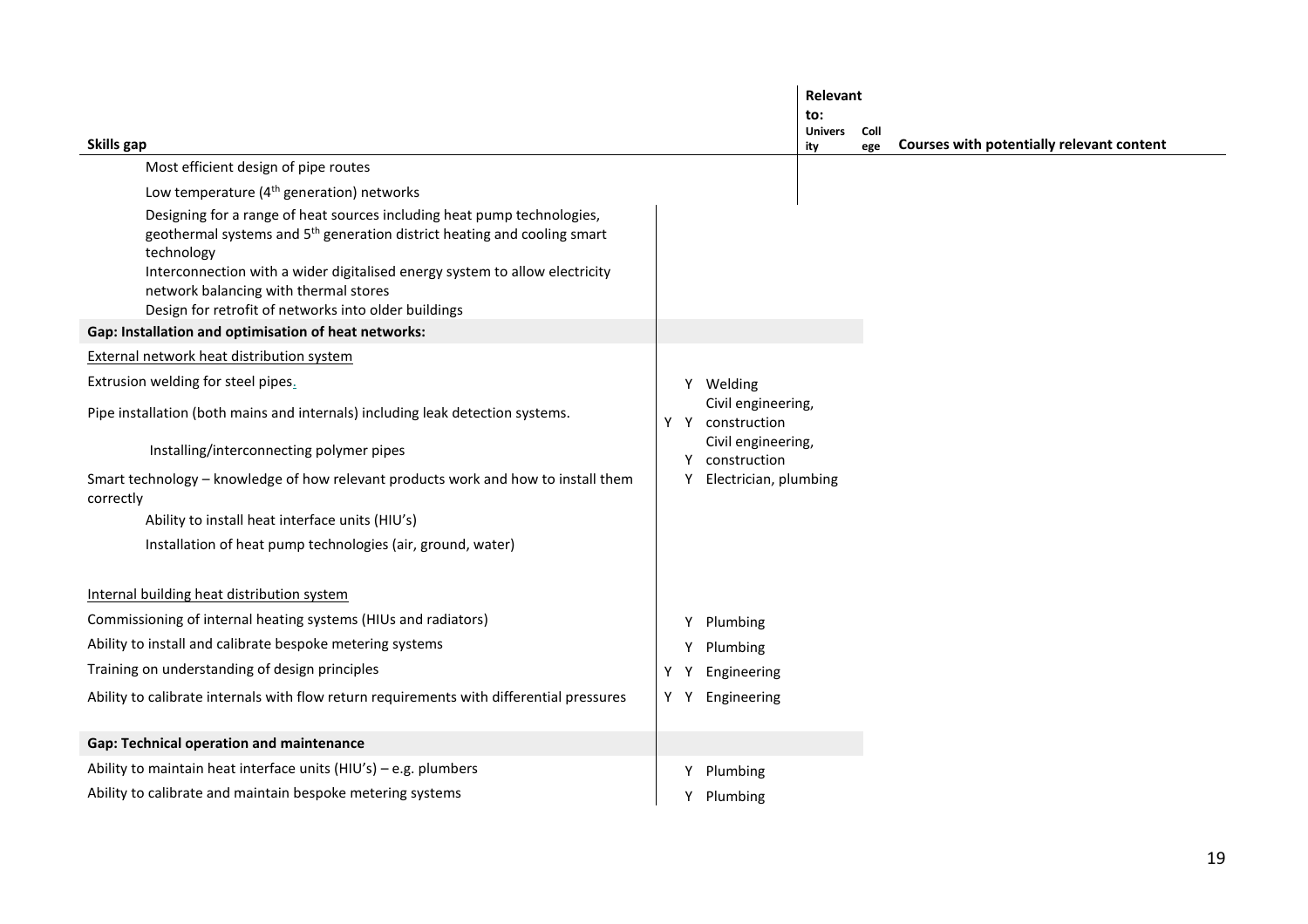|                                                                                          |              |                                                   | Relevant              |             |                                           |
|------------------------------------------------------------------------------------------|--------------|---------------------------------------------------|-----------------------|-------------|-------------------------------------------|
|                                                                                          |              |                                                   | to:                   |             |                                           |
| Skills gap                                                                               |              |                                                   | <b>Univers</b><br>ity | Coll<br>ege | Courses with potentially relevant content |
| Proper understanding of building energy management systems (BEMS)                        |              | <b>Building services</b>                          |                       |             |                                           |
|                                                                                          |              | engineering, plumbing<br><b>Building services</b> |                       |             |                                           |
| Ability to calibrate internals with flow return requirements with differential pressures |              | engineering, plumbing                             |                       |             |                                           |
| Understanding of heat network design principles                                          |              | <b>Building services</b><br>engineering, plumbing |                       |             |                                           |
| Understanding the operation and control of low temp heating and cooling distribution     |              | <b>Building services</b>                          |                       |             |                                           |
| systems                                                                                  | $\mathsf{v}$ | engineering, plumbing                             |                       |             |                                           |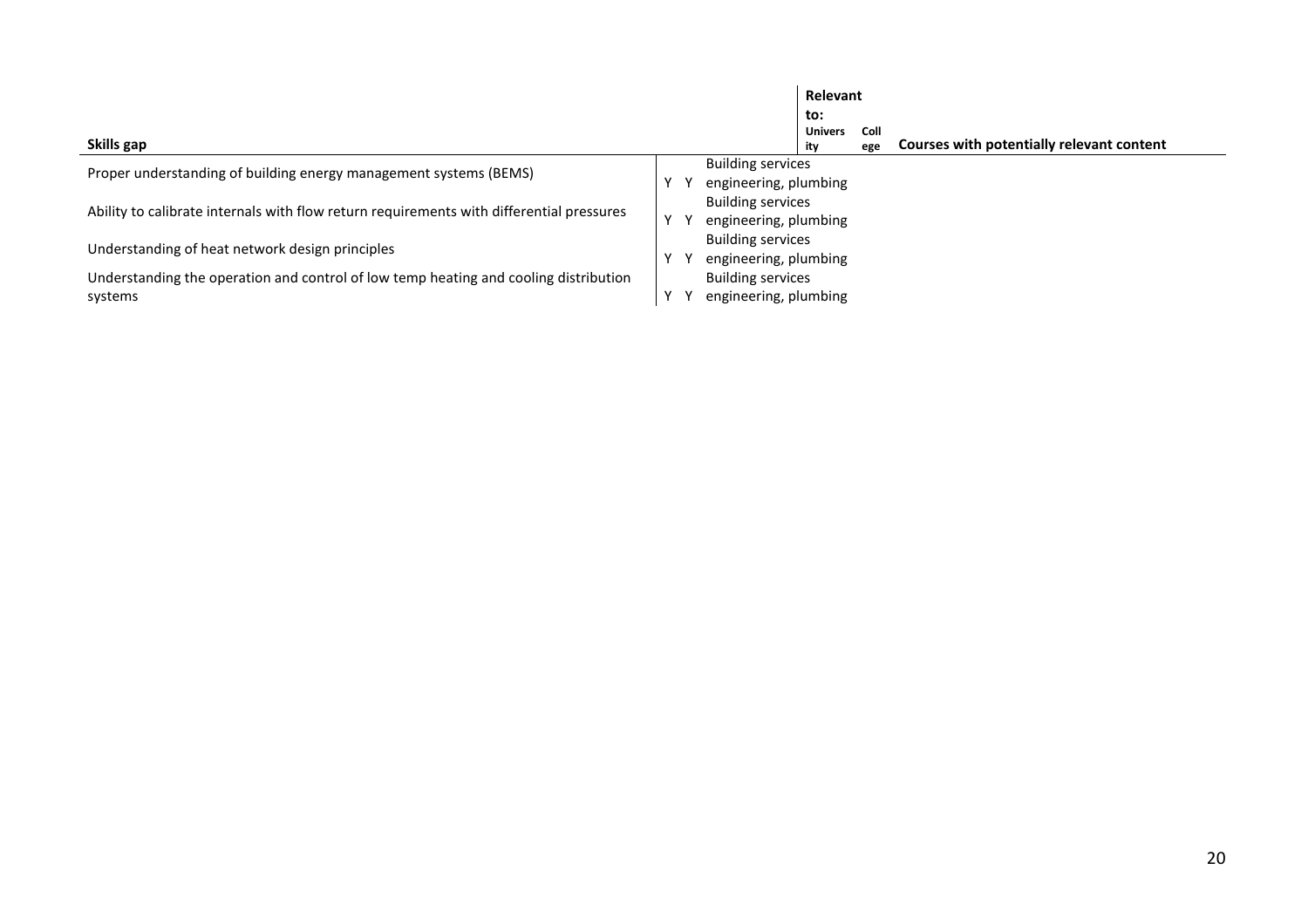# <span id="page-20-0"></span>4 Results – Review of existing and potential heat network training provision

The second phase of this research involved a review of the existing course content and training in Scottish colleges and universities. A selection of colleges and universities were included in the review based on their proximity to heat networks (both in operation and in development). An online search of relevant courses was conducted, in conjunction with nine semi-structured interviews with university and college course directors and lecturers. Each of these stages are presented in turn in the following sections of the report.

## 4.1 Stage 1: Selection of colleges and universities for review

<span id="page-20-1"></span>Colleges and universities were selected for inclusion in the review based upon their proximity to existing heat networks in operation or in development<sup>3</sup>. [Table 2](#page-22-0) shows two maps of Scotland comparing the location of heat networks currently in development and operational with the location of college and university campuses. [Table 3](#page-23-0) displays this information in numerical form, indicating the size of each heat network to provide an indicator of the amount of potential demand for skilled personnel to support the design, build, operation and maintenance of each network.

Colleges and Universities were selected for inclusion within the review based upon:

- The number of heat networks in development in their area  $-$  representing the highest likelihood of demand for heat network skills from local contractors
- The number of heat networks in operation suggesting a potential demand for skills related to operation and maintenance of networks.
- The size of networks in the area (where known) a greater number of large networks suggests a potential greater demand for skills in the area.
- Remote and rural locations where the development of local skills had been highlighted as important by interviewees in phase one of the research
- Interest from college curriculum leads who responded for a general request for interview in relation to the project (indicating an interest in future heat network skills teaching).

The colleges and universities selected for inclusion in the review were as follows:

#### **Colleges**

- Borders College
- Dumfries and Galloway College
- Dundee and Angus College
- Edinburgh College
- Fife College
- Glasgow Kelvin College
- Moray College UHI
- NESCOL
- Shetland College UHI
- South Lanarkshire College

<sup>&</sup>lt;sup>3</sup> Existing and in development heat network locations were determined using the Heat Network Partnership Scotland database and project funding awarded through the Scottish Government's Low Carbon Infrastructure Transition Fund and district heating loan fund.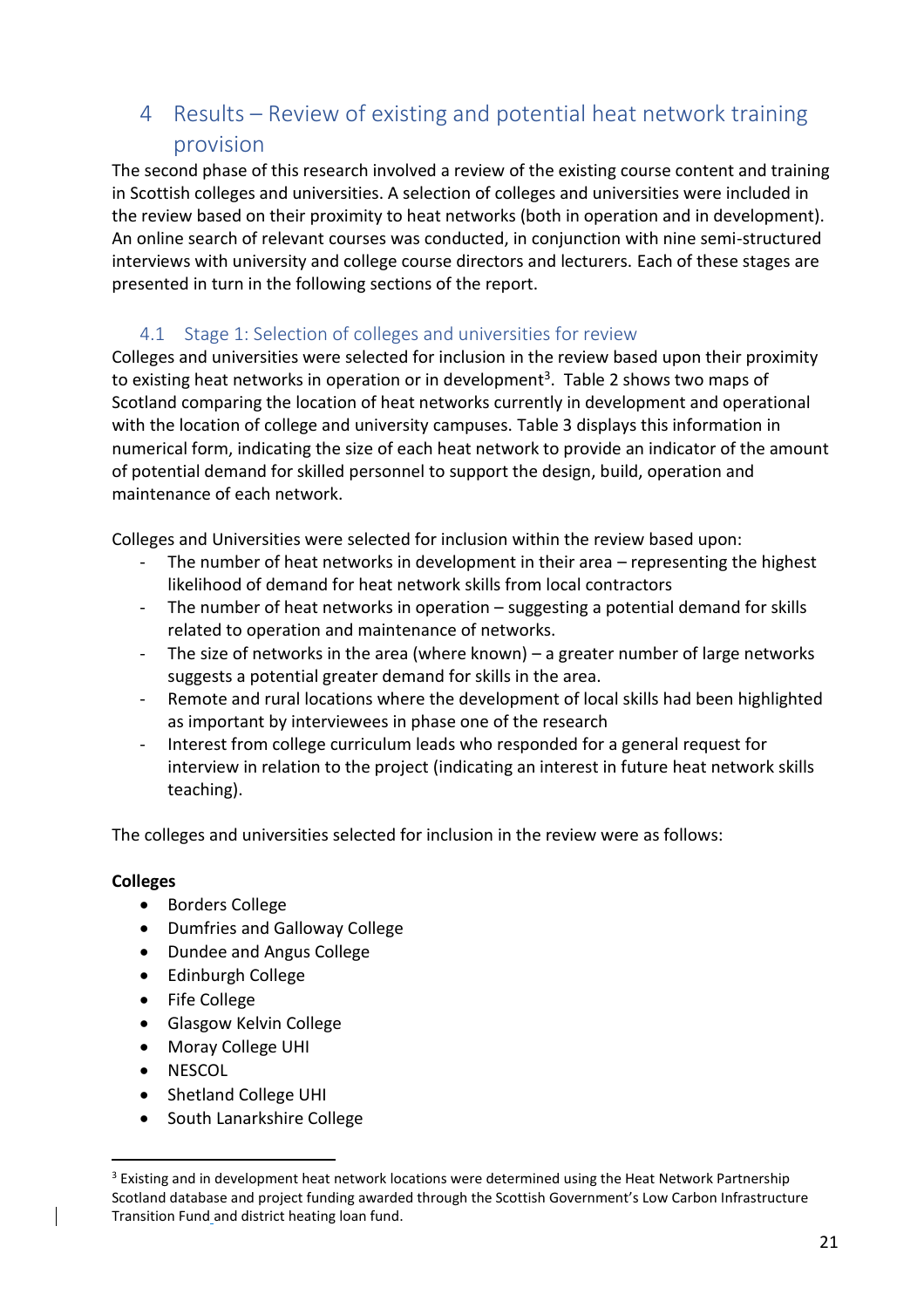- West College Scotland
- West Highland College UHI
- West Lothian College

#### **Universities**

- Glasgow Caledonian University
- Heriot-Watt University
- University of Edinburgh
- University of Strathclyde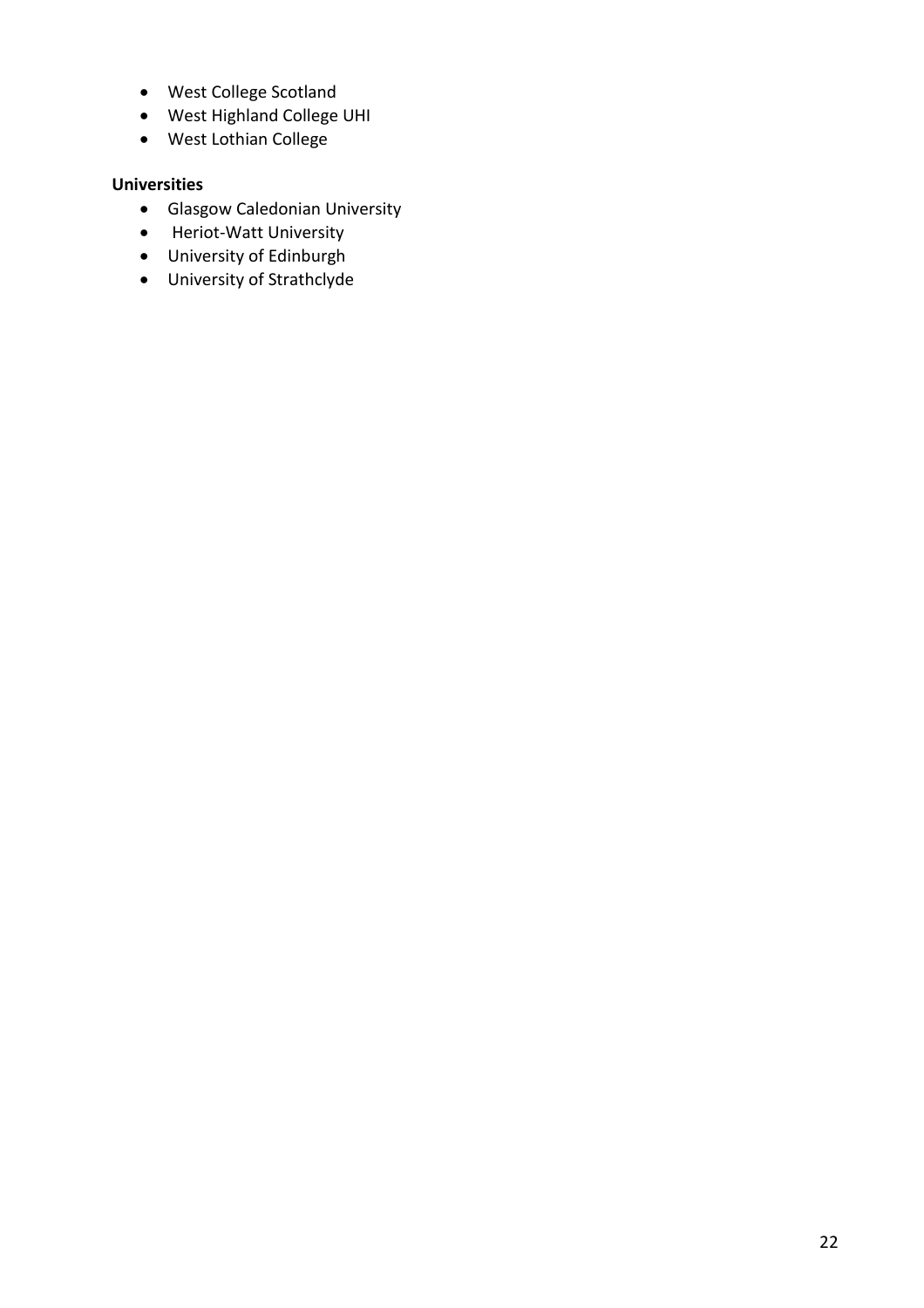<span id="page-22-0"></span>*Table 2: Map of Scotland comparing the location of heat networks (listed as 'in development' or 'operational') with the location of college and university campuses. (Please note that the networks listed as 'in development' according to the latest available databases may now be operational). The information in this table was drawn from the Heat Network Partnership Scotland database and project funding awarded through the Scottish Government's Low Carbon Infrastructure Transition Fund (data accessed 01/02/2020).*

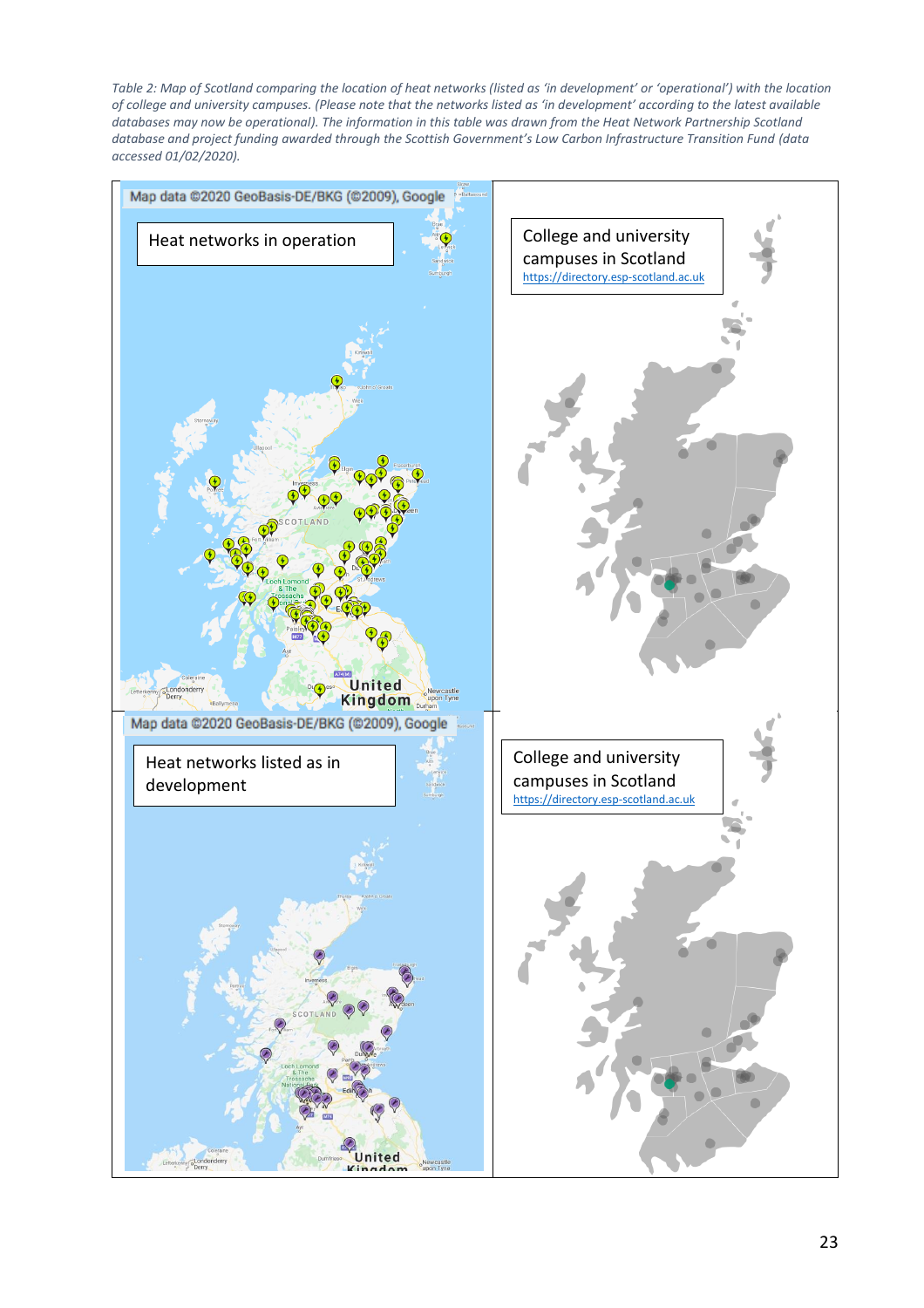*Table 3: Comparison of the number of heat networks in operation and in development (categorised by size according to information from the Heat Network Partnership directory where possible), with local colleges and universities for each region in Scotland*

<span id="page-23-0"></span>

|                            | Institutions                                                                                                                                                                                                                                        |                                                                                                            | <b>Heat networks</b> |                |                |                |              |                |              |                    |                         |
|----------------------------|-----------------------------------------------------------------------------------------------------------------------------------------------------------------------------------------------------------------------------------------------------|------------------------------------------------------------------------------------------------------------|----------------------|----------------|----------------|----------------|--------------|----------------|--------------|--------------------|-------------------------|
|                            |                                                                                                                                                                                                                                                     |                                                                                                            | Operating            |                |                |                |              | In development |              |                    |                         |
| Region                     | <b>Colleges</b>                                                                                                                                                                                                                                     | <b>Universities</b>                                                                                        | <b>Micro</b>         | Small / medium | Large          | Size unknown   | <b>Total</b> | Small / medium |              | Large Size unknown | <b>Total</b>            |
| Highlands and Isles        | Perth College UHI<br>Argyll College UHI<br>West Highland College UHI<br>Inverness College UHI<br>Moray College UHI<br>North Highland College UHI<br>Less Castle College UHI<br>Orkney College UHI<br>NAFC Marine Centre UHI<br>Shetland College UHI |                                                                                                            | 2                    | $\overline{4}$ |                | 20             | 26           |                |              | 5                  | 5.                      |
| Aberdeen and Aberdeenshire | NESCOL - North East Scotland College                                                                                                                                                                                                                | Aberdeen University<br>Robert Gordon University                                                            |                      | 5              | $\overline{2}$ | 17             | 24           |                |              | $\overline{7}$     | $\overline{7}$          |
| Tayside                    | Dundee and Angus College                                                                                                                                                                                                                            | University of Dundee<br>Abertay University                                                                 |                      | $\overline{4}$ | 3              | 4              | 11           | 1              | $\mathbf{1}$ | 1                  | $\overline{\mathbf{3}}$ |
| West                       | West College Scotland                                                                                                                                                                                                                               |                                                                                                            |                      | $\overline{2}$ |                | $\overline{2}$ | 4            |                |              | $\overline{3}$     | $\overline{4}$          |
| Glasgow                    | City of Glasgow College<br>Glasgow Kelvin College<br>Glasgow Clyde College                                                                                                                                                                          | University of Strathclyde<br>University of Glasgow<br>Glasgow Caledonian University                        | -1                   | 14             | 3              | $\overline{2}$ | 20           |                | $\mathbf{1}$ | 4                  | 5                       |
| Lanarkshire                | New College Lanarkshire<br>South Lanarkshire College                                                                                                                                                                                                |                                                                                                            |                      | 9              | 3              | $\overline{2}$ | 14           |                |              | $\overline{2}$     | $\overline{2}$          |
| Forth Valley               | Forth Valley College                                                                                                                                                                                                                                | Stirling University                                                                                        |                      | $\mathbf{1}$   | $\mathbf{1}$   | $\overline{2}$ | 4            |                | $\mathbf{1}$ |                    | <b>1</b>                |
| Fife                       | Fife College                                                                                                                                                                                                                                        | St Andrews University                                                                                      |                      |                | $\overline{2}$ | $2^{\circ}$    | 4            |                | $\mathbf{1}$ | $\mathbf{1}$       | $\overline{2}$          |
| Ayrshire                   | Ayrshire College                                                                                                                                                                                                                                    | University of the West of Scotland                                                                         |                      |                |                |                | 0            |                |              | $\mathbf{1}$       | $\mathbf{1}$            |
| West Lothian               | West Lothian College                                                                                                                                                                                                                                |                                                                                                            |                      |                |                |                | 0            |                | $\mathbf{1}$ |                    | $\mathbf{1}$            |
| Edinburgh and Lothians     | Edinburgh College                                                                                                                                                                                                                                   | Edinburgh University<br>Queen Margaret University<br>Heriot-Watt University<br>Edinburgh Napier University |                      | 3              | $\overline{2}$ | 5              | 10           |                | 1            | $\overline{2}$     | 3                       |
| Dumfries and Galloway      | Dumfries & Galloway College                                                                                                                                                                                                                         |                                                                                                            |                      |                |                | $\mathbf{1}$   | 1            |                |              | 1                  | 1                       |
| Borders                    | <b>Borders College</b>                                                                                                                                                                                                                              |                                                                                                            |                      | $\mathbf{1}$   |                | $\overline{2}$ | 3            |                |              | 3                  | 3                       |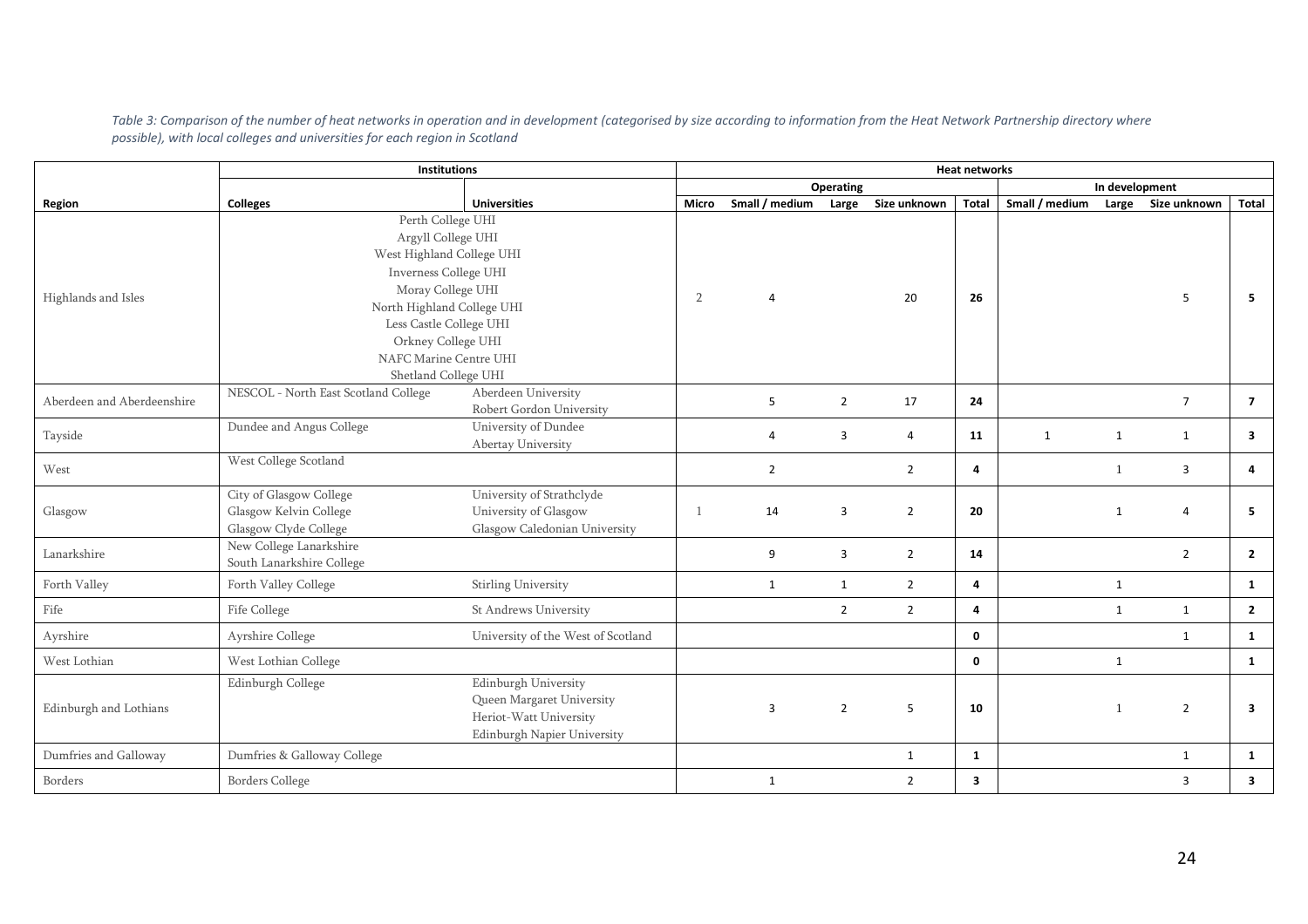### 4.2 Stage 2: Online search of existing course provision

[Table 4](#page-24-1) and [Table 5](#page-26-0) present the results of an online review of relevant courses currently provided at the selected Scottish colleges and universities. Using the college and university websites and the Energy Skills Partnership Scotland Directory [\(https://directory.esp](https://directory.esp-scotland.ac.uk/)[scotland.ac.uk\)](https://directory.esp-scotland.ac.uk/) to find courses that might be directly or indirectly relevant to heat networks. These included energy, engineering, construction, architecture and building design, building services. Courses were judged to be relevant based upon the interviews with heat network managers and course lecturers. The tables below are unlikely to provide a complete list of relevant courses but provide an indication of the range of courses available at each institution.

<span id="page-24-1"></span>Table 4: List of potentially relevant courses identified by an online search of college websites and the Energy Skills Partnership Scotland directory. Interviews were conducted with a *representative from colleges marked with (\*).* 

<span id="page-24-0"></span>

| College        | <b>Potentially relevant courses</b>                                                                                                                                                                                                      | <b>Notes</b>                                              |
|----------------|------------------------------------------------------------------------------------------------------------------------------------------------------------------------------------------------------------------------------------------|-----------------------------------------------------------|
| <b>Borders</b> | Renewable energy, society and the environment; Renewable Energy Sources and Energy Efficiency Methods; Ground                                                                                                                            |                                                           |
| College        | Source Heat Pumps Renewable Awareness; Biomass Renewable Awareness; BIM (Building Information Modelling)<br>technology; Plumbing (an introduction, Level 3); Electrical Engineering HNC, NC (SCQF Level 5, Level 6)                      |                                                           |
| Dumfries and   | Heat pump systems (BPEC), Solid Biomass (BPEC), Solar thermal hot water systems (BPEC), Unvented hot water                                                                                                                               | The college has a renewables hub on the campus for        |
| Galloway       | storage systems (BPEC), Electrical power engineering (Wind turbines) (SCQF Level 6), Renewable energy systems (SCQF                                                                                                                      | hands-on teaching of its renewable energy courses.        |
| College*       | Level 8), Electrical engineering (SCQF Level 5, 6, 7, 8), Engineering maintenance (SCQF level 6), Engineering fabrication                                                                                                                |                                                           |
|                | and welding (SCQF level 5, 6), Plumbing (SCQF Level 5)                                                                                                                                                                                   |                                                           |
| Dundee and     | Solar domestic hot water heating (SCQF Level 5), BPEC Unvented hot water cylinders (SCQF Level 5), Certificate                                                                                                                           |                                                           |
| Angus College  | renewable energy (SCQF Level 6), Built Environment (HNC SCQF Level 7), Civil, Electrical, Mechanical engineering<br>(SCQF Level 5, 6, HNC SCQF Level 7); Civil engineering (HND SCQF Level 8), Fabrication and welding (SVQ Level 3 SCQF |                                                           |
|                | Level 6), Certified welding (SCQF Level 6)                                                                                                                                                                                               |                                                           |
| Edinburgh      | Civil, Electrical and electronic engineering, Mechanical (HNC, HND), Building services engineering (HNC), Energy and                                                                                                                     | They are one of only two courses in Scotland that deliver |
| College*       | Environmental Engineering (including HND Engineering Systems with Renewables), Engineering systems (HNC),                                                                                                                                | large-scale heating and ventilation courses, although     |
|                | Fabrication and welding engineering (EAL SPEO SVQ2), Heating and Ventilation: Industrial and Commercial Installation                                                                                                                     | very little content on low carbon heat delivery is        |
|                | (SVQ3 Level 3), Measurement and control engineering (HNC)                                                                                                                                                                                | currently covered. They have a campus located near to     |
|                |                                                                                                                                                                                                                                          | the large Midlothian heat network currently in            |
|                |                                                                                                                                                                                                                                          | development.                                              |
| Fife College   | Electrical engineering, (SCQF Level 5, 6, HNC Level 7, HND Level 8), Mechanical engineering (SCQF Level 6, HND SCQF                                                                                                                      |                                                           |
|                | Level 8), Petroleum engineering (HNC SCQF Level 7), Wind turbine maintenance (SCQF level 6), Built environment -                                                                                                                         |                                                           |
|                | National certificate (SCQF Level 6), Quantity surveying (HNC and HND SCQF Level 7, 8), Fabrication and welding and                                                                                                                       |                                                           |
|                | inspection (HNC SCQF Level 7), Building services – plumbing and electrical (SCQF Level 5)                                                                                                                                                |                                                           |
| Glasgow        | Heating and ventilation industrial & commercial installation (SCQF level 5); Plumbing (SVQ level 3 - SCQF level 7);                                                                                                                      | They are one of only two courses in Scotland that deliver |
| Kelvin         | Refrigeration, air conditioning and heat pump systems (SCQF level 5); Building services engineering (NC / HNC SCQF                                                                                                                       | large-scale heating and ventilation courses. There is     |
| College*       | level 6, 7); Civil, electrical and mechanical engineering (NC / HNC / HND - SCQF level 6, 7 and 8); Construction                                                                                                                         | existing content on heat networks in their Building       |
|                | management (HNC SCQF level 7);                                                                                                                                                                                                           | services course.                                          |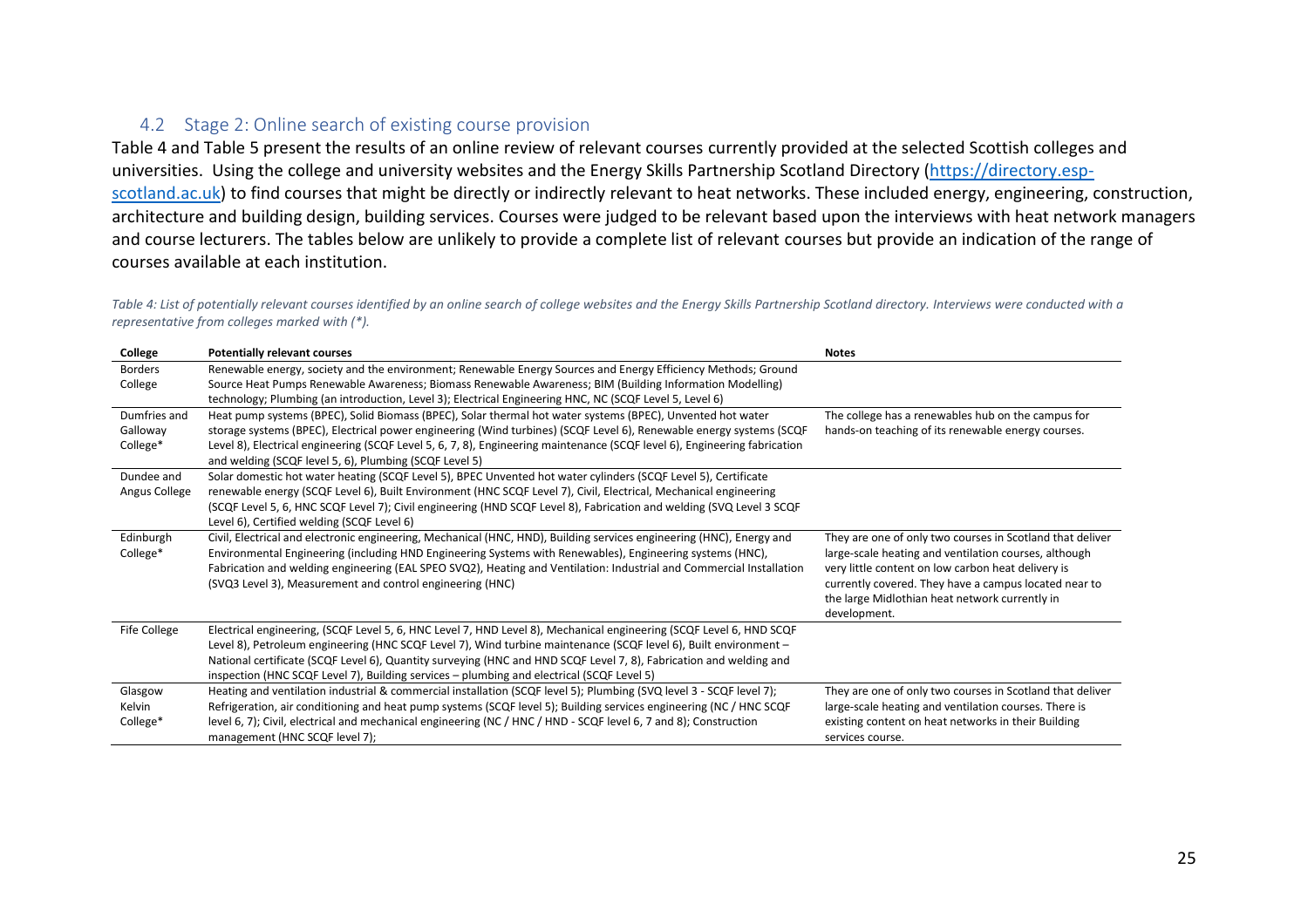| College       | <b>Potentially relevant courses</b>                                                                                     | <b>Notes</b>                                              |
|---------------|-------------------------------------------------------------------------------------------------------------------------|-----------------------------------------------------------|
| Moray         | Training and assessment for the installations and maintenance of solar thermal hot water systems, Air & Ground          | The college is home to a 'Gas, oils and renewables        |
| College       | Source Heat Pumps (non-refrigerant circuits), wood pellet burning appliances and energy efficiency (QCF Level 3);       | assessment centre'                                        |
|               | Electrical and mechanical engineering                                                                                   |                                                           |
|               | Engineering (fabrication and welding, Electrical / electronic / Mechanical) (HNC SCQF Level 7, NC Level 5 SCQF Level 6, |                                                           |
|               | BEng (Hons); Plumbing (SCQF Level 6)                                                                                    |                                                           |
| <b>NESCOL</b> | Engineering Systems (SCQF level 5); Fabrication and Welding (SCQF Level 5); Heat Transfer and fluid mechanics (SCQF     |                                                           |
|               | Level 8); Utilisation of electrical energy in buildings (SCQF level 8, distance learning); Performing engineering       |                                                           |
|               | operations (SVQ Level 2), Mechanical and electrical engineering - Mechanical Maintenance, Fabrication and Welding       |                                                           |
|               | (SCQF Level 5 and 6, HNC level 6 and 7, HND level 8, Foundation apprenticeship level 6);                                |                                                           |
| Shetland      | Construction Management (HNC SCQF Level 7) - Includes: Quality in construction, Health and Safety in construction,      |                                                           |
| College UHI   | Building services and introduction, Construction planning                                                               |                                                           |
|               |                                                                                                                         |                                                           |
| South         | Environmental Technologies (SVQ Level 3) - Include working principles, installation options and regulatory              | Was an early adopter of delivering teaching on low        |
| Lanarkshire   | requirements for micro-renewable technologies, water harvesting and recycling technologies including solar thermal      | carbon home building techniques. Built a low carbon       |
| College*      | hot water systems, solar photovoltaic and heat pump systems; Green Advice Domestic Energy Assessment                    | home prototype for use in teaching in 2010 which          |
|               | qualification (QCF level 3 diploma); Ground/Air Source Heat Pump Installer (NVQ Level 3); Construction & Civil          | includes use of a ground source heat pump.                |
|               | Engineering Services (Level 2 Modern Apprenticeship Construction Operations); Construction management (HNC);            |                                                           |
|               | Domestic unvented hot water storage systems (BPEC); Gas and renewables (BPEC); Quantity Surveying (HNC)                 |                                                           |
| West College  | Advanced craft carpentry and joinery - covers sustainable building technologies as part of a wide range of topics (SCQF | The plumbing course currently includes content on heat    |
| Scotland*     | level 7); Construction management (HNC SCQF level 7); Build Environment - includes Domestic Building Service,           | networks. In addition, their Clydebank campus is          |
|               | Groundworks and Substructure Technology, Sustainable Design for Architecture (SCQF level 6); Plumbing (SCQF level       | connected to the West Dunbartonshire Heat network         |
|               | 4); Fabrication, welding and inspection (HNC SCQF Level 7 and NC SCQF Level 6); Mechanical and electrical engineering   | and the college plans to develop teaching content         |
|               | (HNC SCQF Level 7 and NC SCQF Level 6); Engineering systems – covers renewable energy systems (HNC SCQF Level 7)        | around that.                                              |
| West          | Construction skills certificate - Includes: Plumbing, electrical, 2-week work placement in industry                     |                                                           |
| Highland      |                                                                                                                         |                                                           |
| College       |                                                                                                                         |                                                           |
| West Lothian  | Construction technology – built environment (HNC SCQF Level 5, 6 and 7); Construction management (HNC SCQF level        | They are bidding to become a specialist centre for        |
| College*      | 7); Architectural technology (HNC SCQF Level 7); Engineering systems (NC /HNC / HND - SCQF Level 6, 7 and 8); Civil     | teaching of insulation and energy efficiency for pre-1919 |
|               | and mechanical engineering (NC/HNC/HND - SCQF Level 6, 7 and 8); Fabrication and welding (NC Level 5); Plumbing         | buildings, including setting up hands-on teaching         |
|               | (SCQF level 5);                                                                                                         | buildings for testing and installing technologies.        |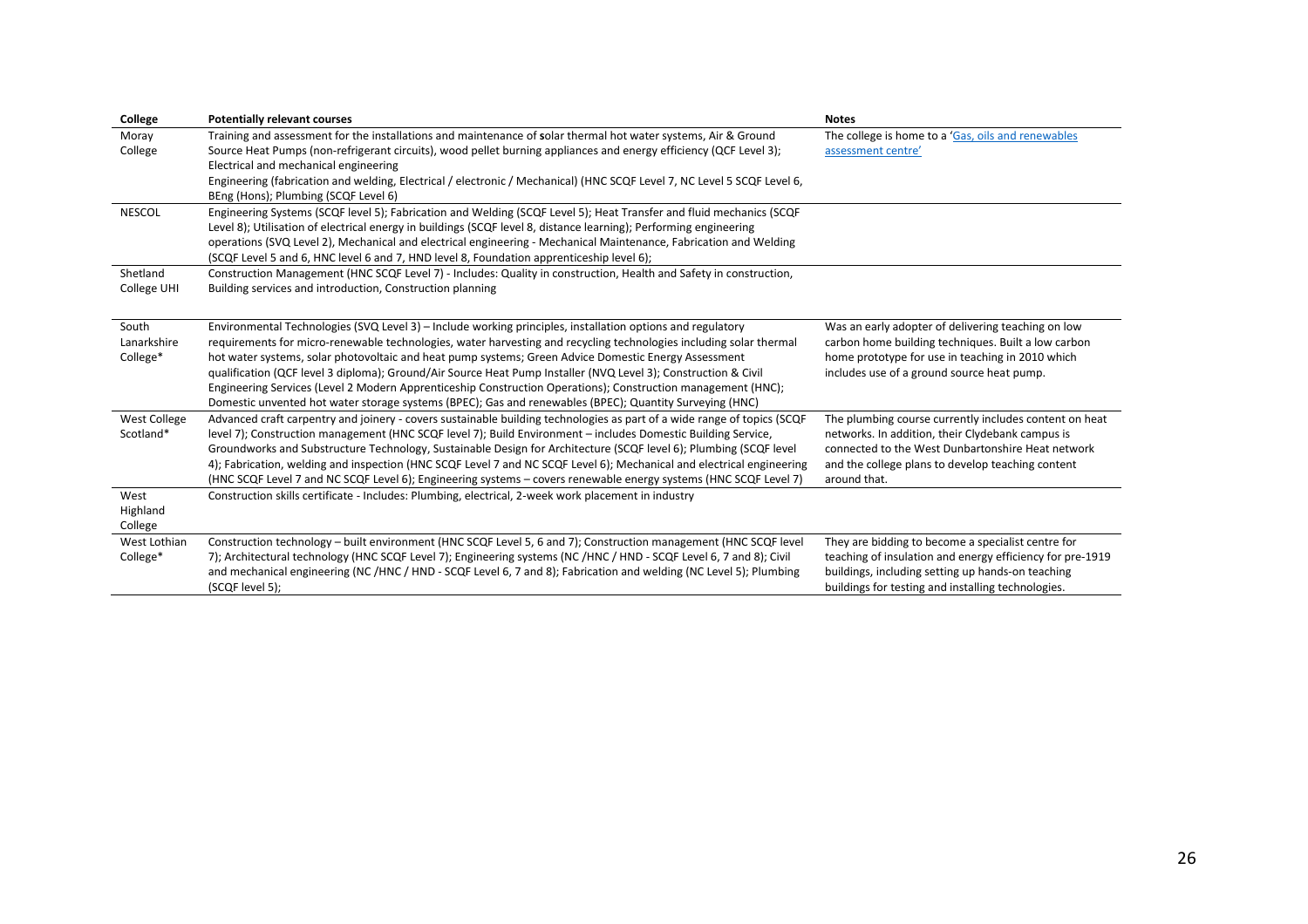#### <span id="page-26-0"></span>*Table 5: List of potentially relevant courses identified by an online search of university websites.*

| <b>University</b>                   | <b>Potentially relevant courses</b>                                                                                                                                                                                                                                                                                                                                                                                                                                                                                                                                                                                                                                                                                                                                                                                 | <b>Notes</b>                                                                                                                                                                                                                                                                                                                                                                                                                                                   |
|-------------------------------------|---------------------------------------------------------------------------------------------------------------------------------------------------------------------------------------------------------------------------------------------------------------------------------------------------------------------------------------------------------------------------------------------------------------------------------------------------------------------------------------------------------------------------------------------------------------------------------------------------------------------------------------------------------------------------------------------------------------------------------------------------------------------------------------------------------------------|----------------------------------------------------------------------------------------------------------------------------------------------------------------------------------------------------------------------------------------------------------------------------------------------------------------------------------------------------------------------------------------------------------------------------------------------------------------|
| Glasgow<br>Caledonian<br>University | Building Services Engineering (BEng Hons, MSc), Degree Apprenticeship Construction and Built Environment (Quantity<br>Surveying) (BSc Hons), Construction management (BSc Hons), Environment and Civil engineering (BSc Hons),<br>Environmental Management (BSc Hons), Mechanical Systems Engineering (BSc Hons, MEng), Electrical Power<br>Engineering (BSc Hons, MEng), Electrical and electronic engineering (BSc Hons, MEng)                                                                                                                                                                                                                                                                                                                                                                                    | The Building Services courses went into detail about<br>heat network optimisation and management. This<br>course accepted part-time students who often came<br>from industry with experience of working on heat<br>networks. Undergraduate modules that covered heat<br>networks included:<br>3rd year - energy and building module<br>4th year - energy design module.<br>Other teaching covered fuel poverty, heat mapping and<br>urban heat islands         |
| Heriot-Watt<br>University           | Energy (MSc), Renewable Energy Engineering (MSc), Energy Economics (MSc), Urban Energy (Research PhD, MSc),<br>Sustainable Urban Management (MSc), Urban Regional Planning (MSc), Urban Strategies and Design (MSc),<br>Mechanical Engineering and Energy engineering (BEng Hons, MEng), Chemical Engineering and Energy Engineering<br>(BEng Hons), Institute of Mechanical Process and Energy Engineering (Research MSc, PhD), Civil Engineering and<br>construction management (BSc Hons, MEng), Architectural Engineering (BSc Hons, MEng)                                                                                                                                                                                                                                                                      | Heat network content was embedded into courses in<br>various forms including modules on environmental<br>modelling, building design, thermal studies. Group<br>design projects and student dissertations also often<br>focused on low carbon heat provision and heat<br>networks, normally working with a local real-life building<br>as a case study.                                                                                                         |
| University of<br>Edinburgh          | Civil and environmental engineering, electronics and electrical engineering, mechanical engineering, Structural<br>engineering with architecture (BEng Hons, MEng), Environmental geoscience (BSc Hons), Carbon Management (MSc),<br>Energy Systems (Research masters), Energy, society and sustainability (MSc), Environmental sustainability (MSc),<br>GeoEnergy (MSc), Global environment challenges (MSc), Sustainable energy systems (MSc), Advanced sustainable<br>design (MSc), Infrastructure and environment (Research Masters)                                                                                                                                                                                                                                                                            | Teaching on heat networks was covered in a number of<br>Masters courses including Carbon management (MSc)<br>and GeoEnergy (MSc) and some engineering courses.<br>Dissertation topics focused on heat networks in detail<br>including non-technical aspects such as public<br>perceptions and stakeholder engagement.                                                                                                                                          |
| University of<br>Strathclyde        | Civil and environmental engineering, Electronic and electrical engineering, Mechanical engineering (with financial<br>management), (BEng Hons, MEng); Sustainable engineering: Renewable energy systems and the environment (MSc);<br>Energy systems innovation (MSc); Electrical energy systems (MSc); Electrical Power and energy systems (MSc); Global<br>energy management (MSc); Advanced mechanical engineering and energy systems (MSc); Sustainable engineering:<br>Architecture and ecology (MSc); Architectural studies (BSc Hons); Environmental entrepreneurship (MSc);<br>Geoenvironmental engineering (Research Masters); Hydrogeology (MSc); Systems Engineering Management (EngD,<br>MSc); Urban design (MSc); Technology policy and management (MSc); Sustainable and Environmental Studies (MSc); | There were courses with a significant heat and buildings<br>focus, as well as engineering modules which covered<br>relevant topics including topics on the future of energy<br>and low carbon heating. Heat networks were also<br>popular as a Masters dissertation topic on Sustainable<br>and Environmental Studies, and Environmental<br>Entrepreneurship. A number of course leaders were<br>looking to expand their teaching content on heat<br>networks. |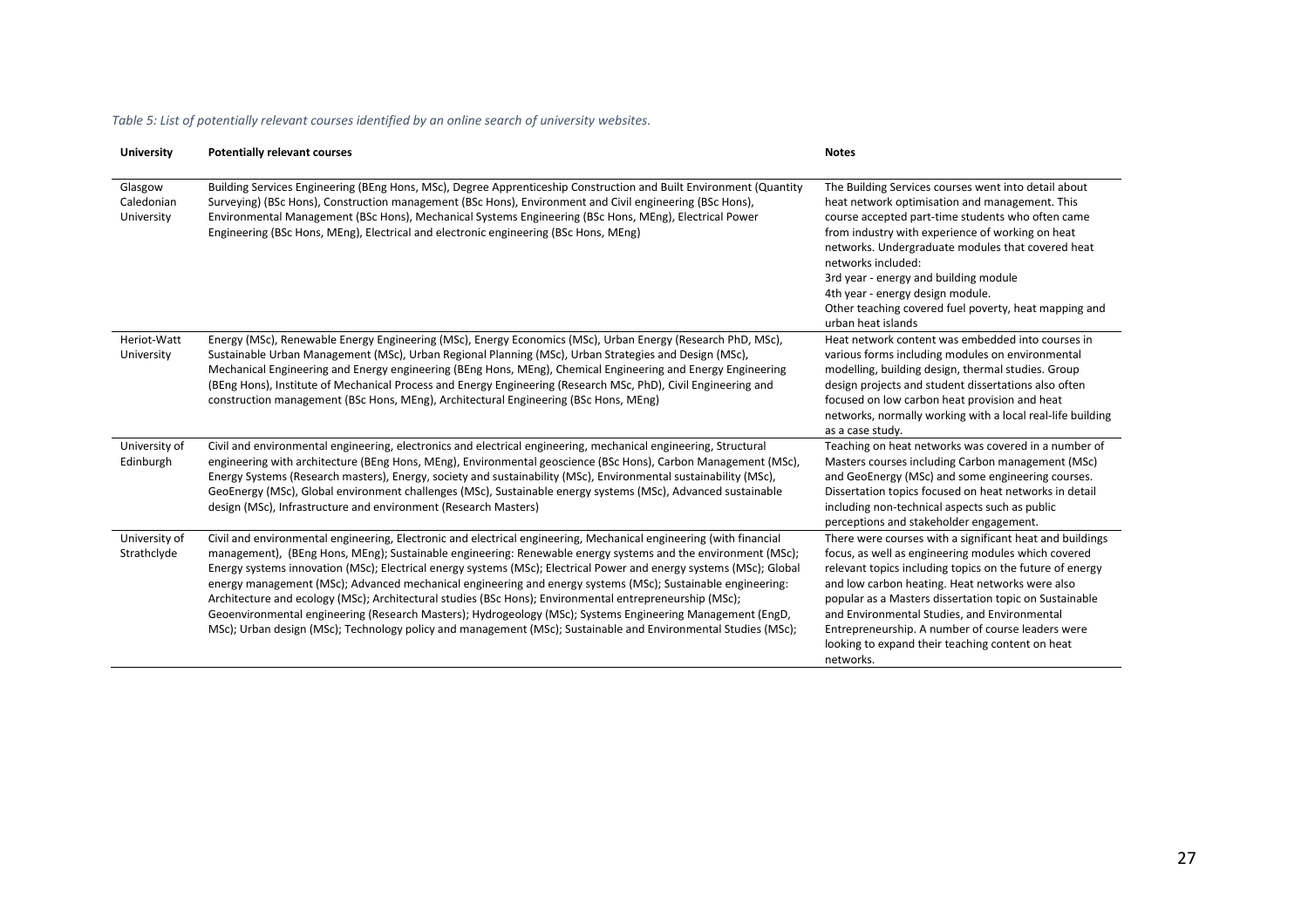#### 4.2.1 Other sources of existing training

<span id="page-27-0"></span>The scope of the course review in this research was restricted to college and universities, however, other sources of training were mentioned by interviewees:

- Training provided by suppliers / manufacturers:
	- o CPD on district heating design principles (CIBSE approved)
	- o Installer training to new contractors getting involved in heat networks using their products
- Training by a private training provider was in development at the time this research was conducted (February 2020):
	- o Course 1: for qualified plumbers about installing HIUs in the home.
	- o Course 2: 1-day course for new board members or project managers, providing a basic background and understanding of heat networks, including what it is, how it works, and basic design concepts.
- CIBSE Heat networks code of practice training course two-day training course

As discussed in section [3.5,](#page-14-0) these other sources of training played an important part in upskilling practitioners looking to transfer existing professional skills to work on heat networks. This form of training may also be the most appropriate format for some training needs such as introductory courses for new board members and project managers who do not need indepth technical knowledge.

#### 4.3 Stage 3: Interviews with curriculum and course leaders

<span id="page-27-1"></span>Analysis of the interviews conducted with curriculum and course leaders is presented in two parts: College teaching and university teaching. Interviews aimed to understand in more detail the existing and planned course content in relation to heat networks, and what might need to be done in order to include key heat network skills gaps in relevant areas of the curriculum.

#### 4.3.1 Analysis - College teaching

<span id="page-27-2"></span>There was a strong interest from the interviewed college lecturers to explore the options for expanding curriculums on heat networks, with one interviewee stating that "there needs to be a serious change in apprenticeship programmes to make sure we are future proofing apprentices that are coming into the industry." The role that local contractors play in influencing the general public in their heating technology decisions was also recognised, highlighting the need for a greater awareness of heat networks amongst professionals across the country. The following sections discuss the existing course content, demand for courses and skills, and potential routes to shaping the curriculum in colleges.

#### *Existing course content*

#### **Installation and maintenance skills**

In general, transferable skills for the **installation and management** of heat networks were thought to be well taught already, although heat networks were not always covered specifically, and it was recognised that there was an opportunity to expand some of the training to meet heat network industry needs.

- There was some existing course content on heat networks in two of the colleges interviewed (Glasgow Kelvin College Building Services HND and West College Plumbing vocational courses). Interviewees highlighted that this content had not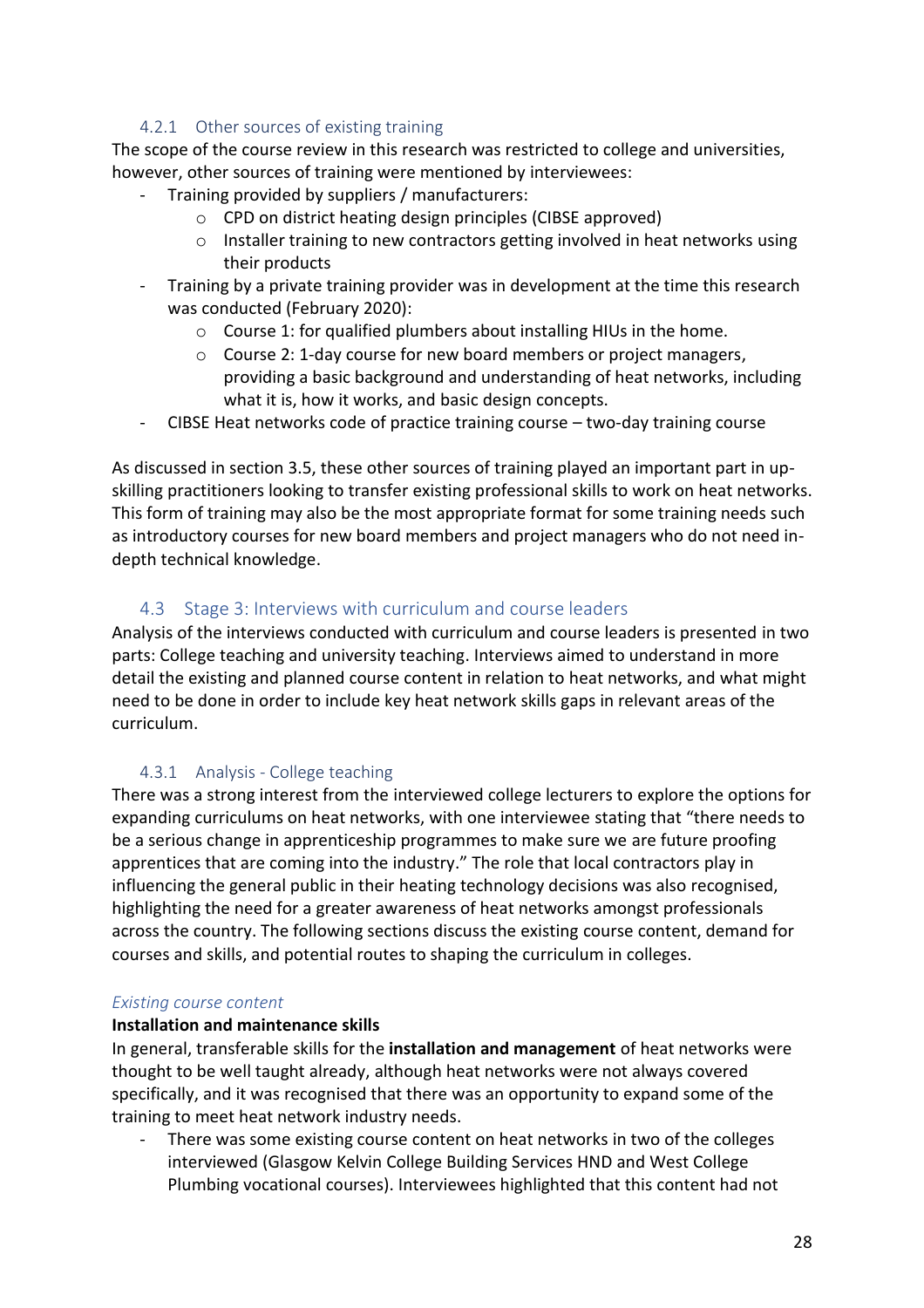been formally updated for approximately 15 years and teaching currently focused on the installation and management of traditional fossil fuel powered, high temperature heat networks and included content on Heat Interface Units (HIUs). Updates to the course content had been provided informally by the lecturers to keep the technologies relevant (e.g. covering anaerobic digester as a heat source).

- Low carbon heat sources were not covered in relation to heat networks, and neither were low temperature systems. However, a module on sustainable energy technologies had recently been updated and made a core module of plumbing courses focusing on household-scale technologies, after work lead by the Energy Skills Partnership Scotland<sup>4</sup>. This included installation of air source and ground source heat pumps, solar thermal and solar PV, under-floor heating and smart controls. Although this covered technologies applied at a small scale, the skills were thought to be transferrable to heat networks.
- Two colleges (Glasgow Kelvin College and Edinburgh College) currently run courses on larger scale heating, cooling and ventilation installations for industrial & commercial use but these courses did not include low carbon technologies.
- General pipe fitting and welding skills were taught widely, although not specifically in relation to heat networks. Two colleges (Glasgow Kelvin and Edinburgh Colleges) covered pipe fitting and welding<sup>5</sup> for industrial-scale heating installations. Use of polymer pipes in heat networks could reduce the need for welding of steel pipes in the future but would require their own set of training currently provided as CPD training by a polymer pipe supplier (see section 1.5 'Other sources of existing training').

In general, there is a good foundation of courses to cover the relevant skills for installation and maintenance of heat networks and there was thought to be potential to develop addon elements to these existing courses that students could opt in to, giving them specific knowledge and experience with heat network applications and raising awareness of developments in low carbon heat network technologies.

#### **Design skills**

An area that was recognised as needing development in the college curriculum was the **design and specification** of low carbon heat networks. For example, how to specify appropriate equipment for use with varying heat demands, heat network temperatures and building types, e.g. how to apply correction factors for radiator sizing for low temperature networks. Linking training on building retrofit to the requirements of low carbon heat networks was another area that could be beneficial to include within the curriculum.

#### **Practical experience**

Students on relevant college courses generally had an existing employer with whom they gain practical experience of the skills they are learning. Students' practical work depended on their employer's activities. Understandably, this was influenced by the local context and

<sup>4</sup> The Energy Skills Partnership Scotland is a collaboration of Scotland's colleges and industry partners established to increase Scotland's capability and capacity to deliver the right skills for the energy, engineering and construction sectors to meet industry demand[. https://esp-scotland.ac.uk](https://esp-scotland.ac.uk/)

<sup>&</sup>lt;sup>5</sup> It should be noted that use of polymer pipes in heat networks could reduce the need for welding of steel pipes in the future.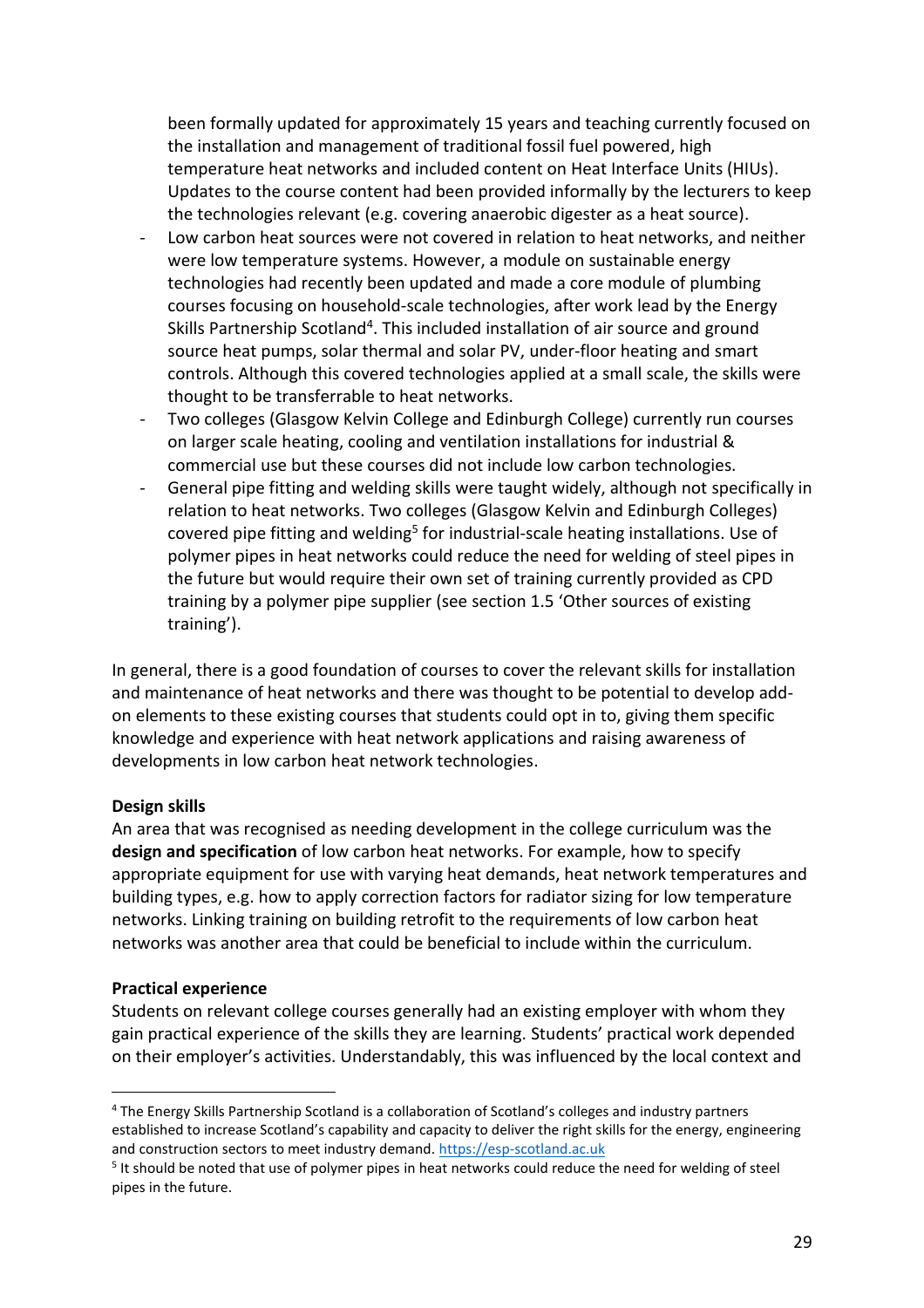local economy e.g. a college in an area with new housing developments under construction would receive students focused on applications in housing construction. Only one of the colleges interviewed, Glasgow Kelvin College, reported regularly receiving students that were working on heat networks as part of their practical work.

Hands-on experience on physical sites was seen as an important element of teaching. Multiple colleges had built test-houses on their sites to use for teaching e.g. construction of net-zero homes, installation of air source and ground source heat pumps, solar thermal and PV, battery storage. The had also developed links with manufacturers and suppliers to give students relevant experience of the available technologies in the supply chain. West Lothian College had a bid in to build a specialist hands-on teaching site for teaching retrofitting of energy efficiency to pre-1919 buildings. Only one college campus had a connection to a district heating network they were able to use for teaching (the West College Clydebank campus is now part of West Dunbartonshire Heat network) and were developing plans for teaching content around that.

This suggests it would be beneficial to create opportunities for hands-on learning and teaching about heat networks within courses. This could include guest lectures, site visits and placement opportunities with heat network operators and specialist companies operating in Scotland.

#### *Demand for courses and skills in the job market*

Interviewees were asked about the current demand from students and industry for teaching of heat network skills. In general, the current demand for heat network skills in the job market was not seen as high at present, although there was a recognition of the potential for growth in demand and an interest in exploring the potential for expanding training provision. None of the colleges interviewed had received a request for more heat network content in the curriculum from industry. As mentioned above, only Glasgow Kelvin college reported regularly receiving students who worked on heat networks with their employer (the types of networks that students were working on included energy from waste plants, smaller community heating systems, and local authority-owned social housing networks).

Demand for college courses was also thought to be influenced by the level of awareness amongst young people about potential professions. Two interviewees mentioned that courses such as plumbing, electrical engineering and construction were more popular with school graduates than renewables, heating engineering or building services courses. One college reported having to cut their renewables 'skills for work' programme because they did not get sufficient students signing up. Marketing training opportunities to school students was suggested as something that would be potentially beneficial. One interviewee suggested that a course needs a steady demand of approximately 10-15 students per year to make it viable.

Several interviewees emphasised the importance of balancing the coverage of heat networks within the curriculum with demand for these skills in the local job market in order to avoid students undertaking qualifications that did not lead to employment. There had been challenges with job market demand for low carbon skills for some colleges in the past: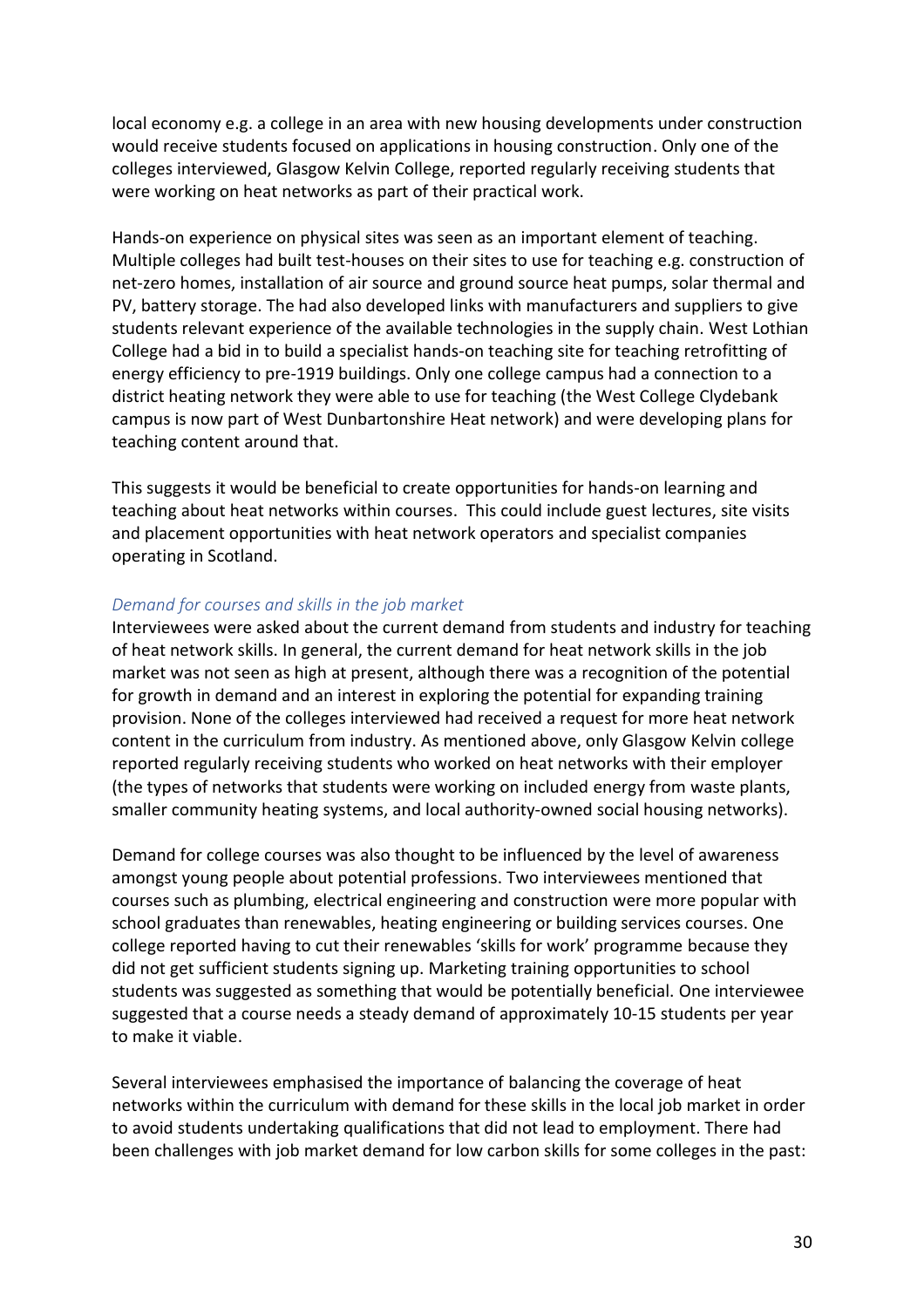- 3 interviewees described a low demand in the local job market for energy efficiency and renewable skills after the feed-in-tariffs had been reduced for microgeneration;
- One interviewee expressed some reluctance to market courses because of the lack of demand in the market;
- In rural areas with a high proportion of sole traders, interviewees reported an interest in training on renewable energy, but the burden of attending a course far away or becoming formally accredited afterwards was often not worth the lost income and fee cost for contractors.

Creating a clearer link between heat network college courses and job / work opportunities will be an important aspect of ensuring the success of any new heat network training programmes. Colleges already proactively seek out links with potential employers and placements to help students into jobs and attract new students, and these links could be strengthened further in relation to heat networks. There is also a role for industry in investing regularly in apprenticeships or staff training opportunities to enable the viability of heat network specialist courses. One interviewee suggested that heat network contractors might not be aware of existing courses that already teach relevant transferable skills. The policy drive for heat network development from Scottish Government was also felt to be crucial to creating greater demand for heat network training and confidence in the sector amongst contractors.

#### *Routes to shaping the curriculum*

There was interest from all six college interviewees to explore options for developing and updating heat network course content. Interviewees reported that in the short-term there was potential for lecturers to add heat network content at their own discretion, including potential for inviting guest lectures and taking part in site visits. Several of the lecturers interviewed already had knowledge and experience of working on CHP, oil and coal-fired high temperature heat networks in settings such as hospitals. However, it was felt that 'train-the-trainer' continuous professional development (CPD) provision for lecturers would be beneficial, covering the installation and servicing of innovative low carbon, low temperature networks. Training providers would also need to be made aware of the needs of the heat network sector. The addition of some heat network content in the short-term could provide an evidence base and drive for more formal updates in curriculum content in the longer term.

Formal curriculum reviews are led by the Scottish Skills Council and Scottish Qualifications Authority (SQA), informed by industry representatives. For example, the curriculum for plumbing courses had just been updated, meaning now would be the ideal time to input into the 5 year-cycle of review for the next course update. Consideration should be given to whether heat networks content should be made a compulsory element of certain courses in order to raise awareness within relevant professions and future-proof students' skills for working on low carbon energy systems. Creating elective short courses (e.g.  $1 - 2$  weeks long) was also suggested as an approach to providing relevant training to students and contractors that wanted to gain specialist heat network skills.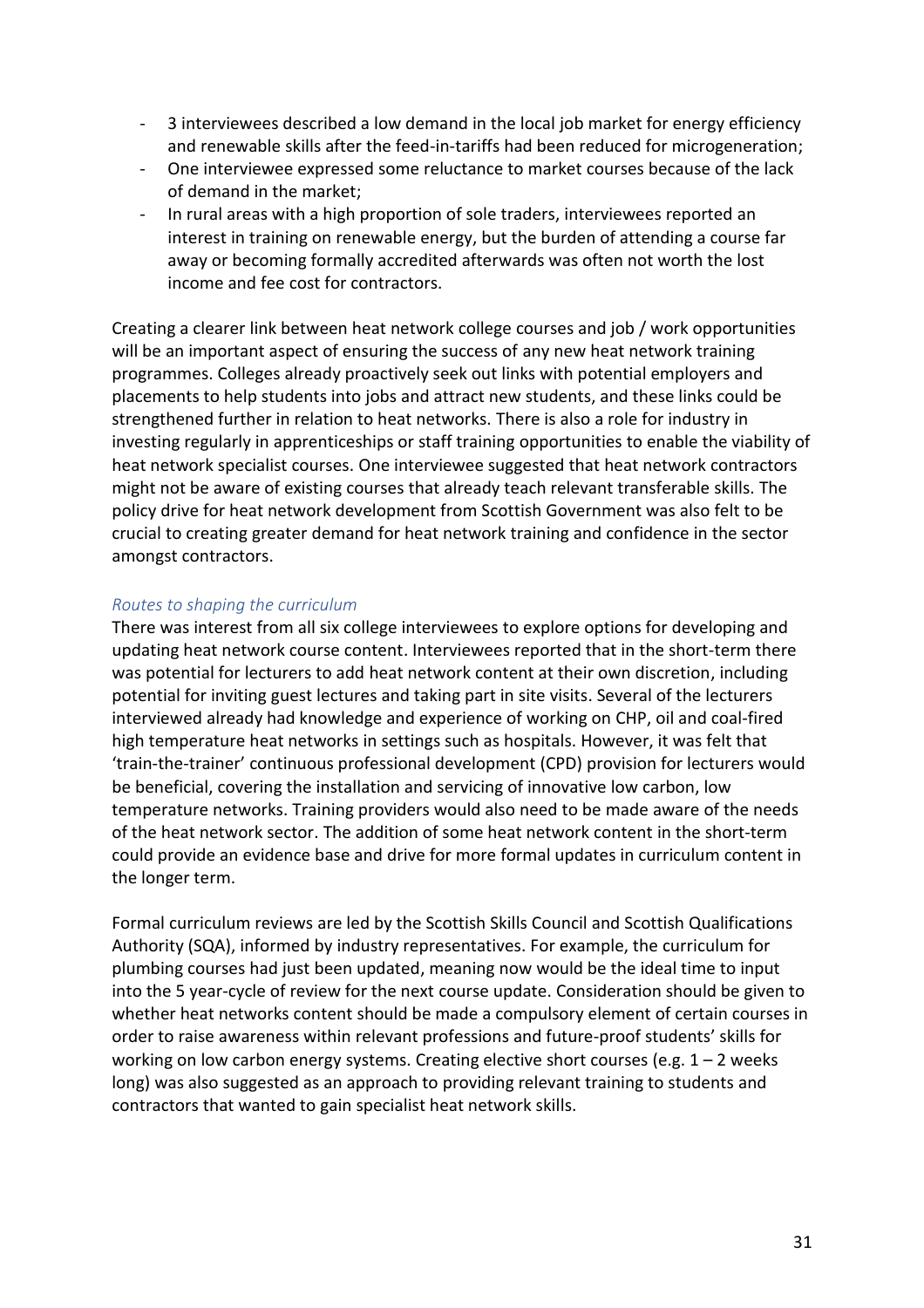The Energy Skills Partnership Scotland was seen to have an important role in coordinating this process, building on its experience of supporting CPD training for college lecturers and updating compulsory course content to cover micro-renewable technologies in recent years.

#### 4.3.2 Analysis - University teaching

<span id="page-31-0"></span>In this section, the interviews with course directors and email correspondence from four Scottish universities (Glasgow Caledonian University, Heriot-Watt University, the University of Edinburgh, and the University of Strathclyde) are used to understand the types of content that currently exist, and how this might be built upon to help to fill gaps in the heat network supply chain in the future. The existing student and job market demand are discussed, followed by suggestions for how to shape university course content to support heat network skills development in the Scottish supply chain. The universities were selected as they were mentioned by heat network practitioners as likely to have existing course content and timeframes of the project did not allow for further interviews. Clearly, the findings presented here do not represent a comprehensive review of university course content in Scotland and any actions to support the general development of more heat network course content in universities should be made available to all Scottish universities.

#### *Existing course content*

At undergraduate level, the courses that had content on heat networks were architectural engineering; mechanical engineering; civil and environmental engineering; and building services. The detail that courses went into largely depended on whether the lecturers had research interests involving heat networks. Where a lecturer did not have a specific interest, heat networks were only covered in passing, for example as part of a discussion about approaches to decarbonising heat. The building services course at Glasgow Caledonian University and architectural engineering course at Heriot-Watt University went into more detail about heat networks at undergraduate level, including network specifications, monitoring and optimisation of systems. Heat network concepts were embedded through sharing case studies. E.g. A large power station capturing waste heat to supply surrounding buildings.

Heat networks were taught in more depth at postgraduate level through master's courses which had a building and / or energy focus. Courses from the interviewed universities included Masters of Science (MSc) in GeoEnergy; Carbon management; Environment and development; Energy systems and environment; Infrastructure; Psychology; building design and surveying.

Final year undergraduate and masters dissertations were areas of teaching highlighted by the interviewees as where heat networks were able to be covered in more detail. These took the form of individual and group research projects and often worked with real data from local heat network sites including university campus systems or linking with local public sector-owned networks. Projects considered social aspects of heat networks as well as technical, including working with local authorities to understand stakeholder perceptions and concerns. These topics were thought to be popular amongst students because heat decarbonisation was seen as a locally relevant and challenging topic to explore, with the potential for linking with real-life projects. They also provided lecturers with the opportunity to keep up to date on the latest practice in the heat network sector.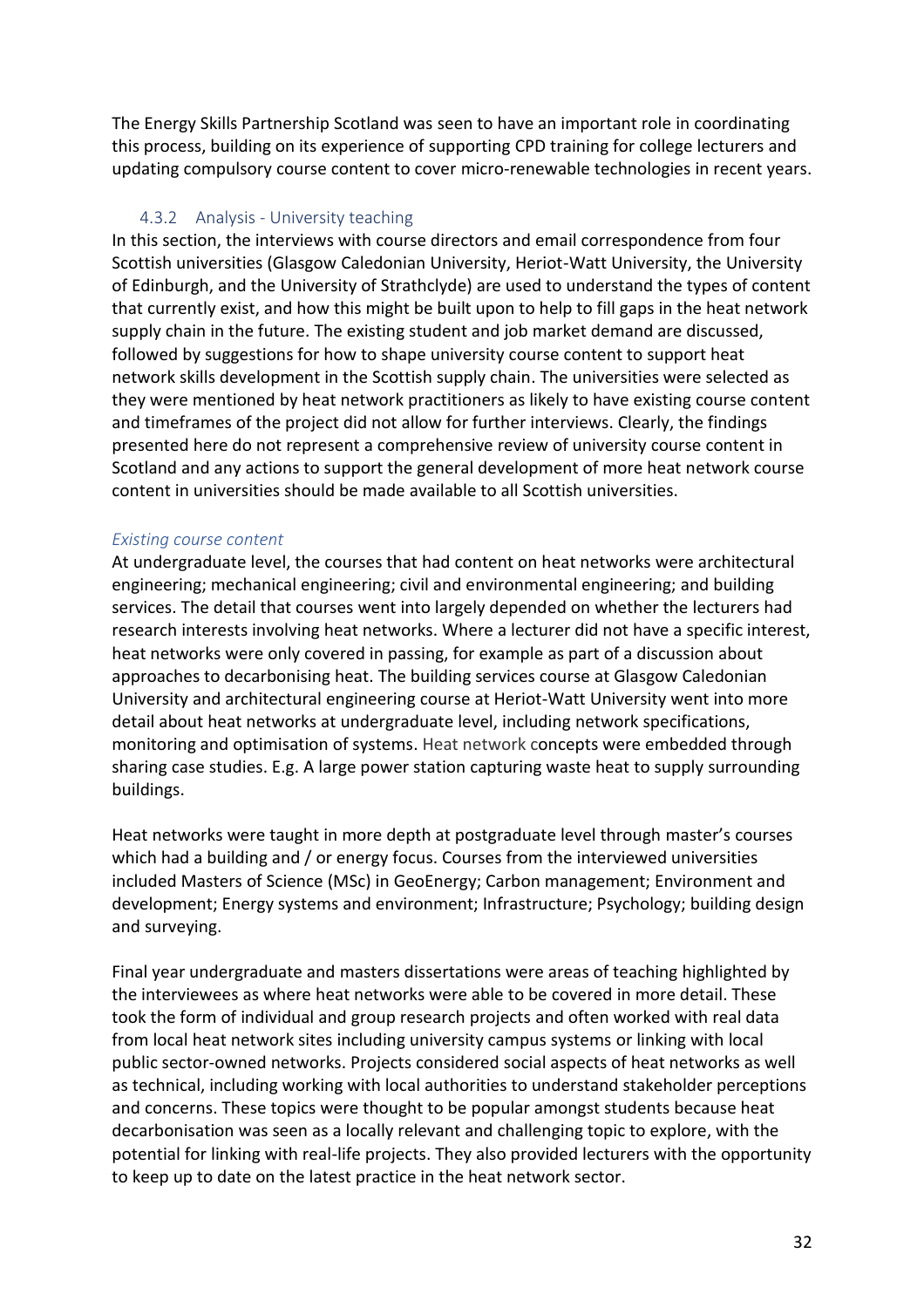Accessing data to support dissertation projects was sometimes challenging. For example, masters students at one university had had to wait 4 months to receive data for a local authority owned scheme because the company managing the network had wanted to check the data for sensitive information before sharing. There is an opportunity to create better links between heat network operators and university courses to enable research and learning to focus on real life case studies.

The topic of heat decarbonisation and heat networks was also a recognised gap in the curriculum for some courses (e.g. electrical engineering was mentioned at one university) because it did not fit neatly into the discipline boundaries at undergraduate level. In general, it was seen as a difficult subject to teach within undergraduate courses since each heat network had such different parameters it was hard to generalise examples and required students to already have knowledge of a range of areas including economics, psychology, heat supply and distribution options. Despite this, there was significant interest in including heat networks or expanding curriculum content in future course updates.

#### *Demand for courses and skills in the job market*

Interviewees reported good job-market demand for students who had studied on their energy and engineering courses, particularly when a dissertation topic had focused on heat networks. Examples of graduate destinations included service and energy engineering companies, consultancies and facilities management roles. The two applied courses of Building Services at Glasgow Caledonian University and Architectural Engineering at Heriot-Watt University were reported to be a key place for industry to recruit well-qualified graduates. Companies came in to present each year to encourage students on these courses to apply to their graduate schemes. Given the timing of this research in the midst of the Covid-19 crisis, interviewees also caveated their answers to caution that this may change going forward.

The building services undergraduate course at Glasgow Caledonian University was unique in that it was run for part-time students. The course attracted part-time students who were looking to increase their skills and knowledge to support their existing professional position e.g. as a building facilities manager. In fact, many of these students regularly worked with heat networks already and were on the course to learn about other aspects of building services.

#### *Routes to shaping the curriculum*

Interviewees emphasized that university course content was often predominantly shaped by lecturers' research interests and therefore depended heavily on the lecturer taking the course each year. However, there were also routes to influencing course content through advisory panels, which had representatives from industry and government, as well as the course accreditation process. None of the interviewees reported requests for more heat network content from their advisory panels to date.

Several lecturers expressed an interest in expanding their course content and heat networks and heat decarbonisation in general, particularly if there were identified gaps in knowledge in the supply chain such as low carbon heat network design, city-scale design and retrofit of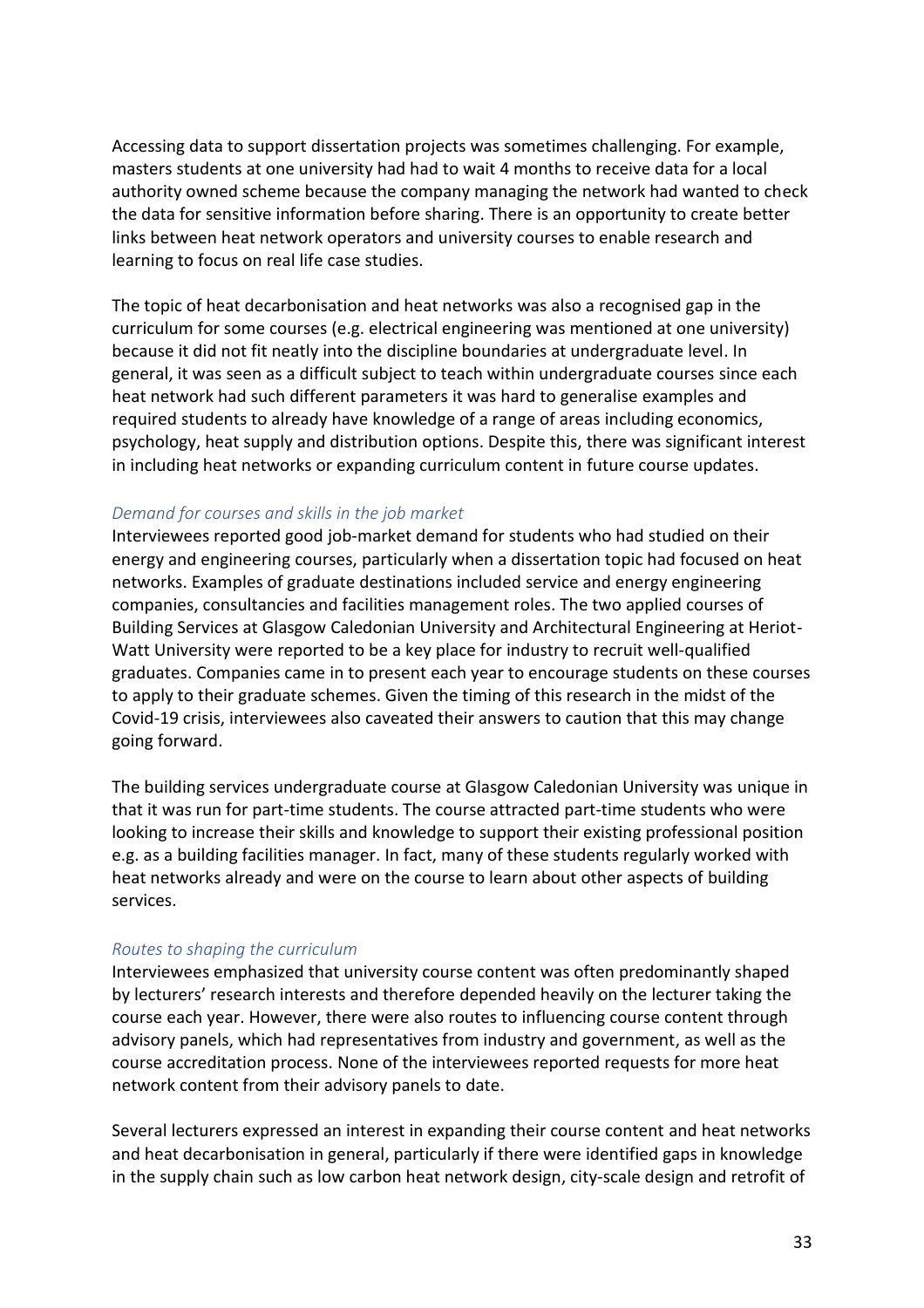heat networks. This required existing modules with relevant content that could be expanded to cover skill gap areas. It was noted that student numbers in the coming academic year were likely to be significantly lower than in previous years due to the Covid-19 crisis and therefore significant new course content was unlikely to be created in the short term.

Other opportunities for increasing relevant heat network content within university courses were through creating links between local heat networks and universities to share data for case studies, dissertations and student site visits or placements. One interviewee suggested that high quality lecture materials could be produced based upon local heat network case studies to enable easy inclusion of relevant content within teaching across universities in Scotland. This would enable potential local site visits and interaction with local stakeholders which students find engaging and useful.

# <span id="page-33-0"></span>5 Conclusions and recommendations

The following recommendations are based upon the analysis from section [4.2](#page-24-0) (online review of relevant courses) and section [4.3](#page-27-1) (interviews with course directors), taking into account the skills gaps that were identified in phase 1 of the research (section [3\)](#page-11-0). The recommendations are split into three categories:

- Recommendations that could be implemented within one or two specialist 'heat network training centre(s)' (section [5.1\)](#page-33-1).
- General recommendations that can be implemented across any colleges and universities interested in expanding their course content on heat networks (section [5.2\)](#page-35-0).
- Recommendations for training that could be implemented outside the formal education system (section [5.3\)](#page-36-1)

# 5.1 Recommendations for specialist heat network training centres

<span id="page-33-1"></span>Given that the industry is still small, pooling resources into a small number of specialist heat network training centres could be considered, in order to meet the training needs of the industry at a scale commensurate with the demand for training. As demand for training grows, training courses could be expanded to more institutions. Such an approach would require cooperation across heat network industry actors such as heat network operators and specialist contractors to input into course content and to support course viability by providing a steady student demand.

There are six institutions (four colleges and two universities) recommended below that might be explored as a priority to host such a centre due to their existing course content on heat networks, as well as opportunities to deliver practical teaching due to an existing heat network connection on the college campus or proximity to a heat network.

#### <span id="page-33-2"></span>5.1.1 Priority college institutions

Glasgow Kelvin College – They have a course on large-scale heating and ventilation, as well as existing content on heat networks in their building services course. In addition, they regularly receive students who work on heat networks within their jobs.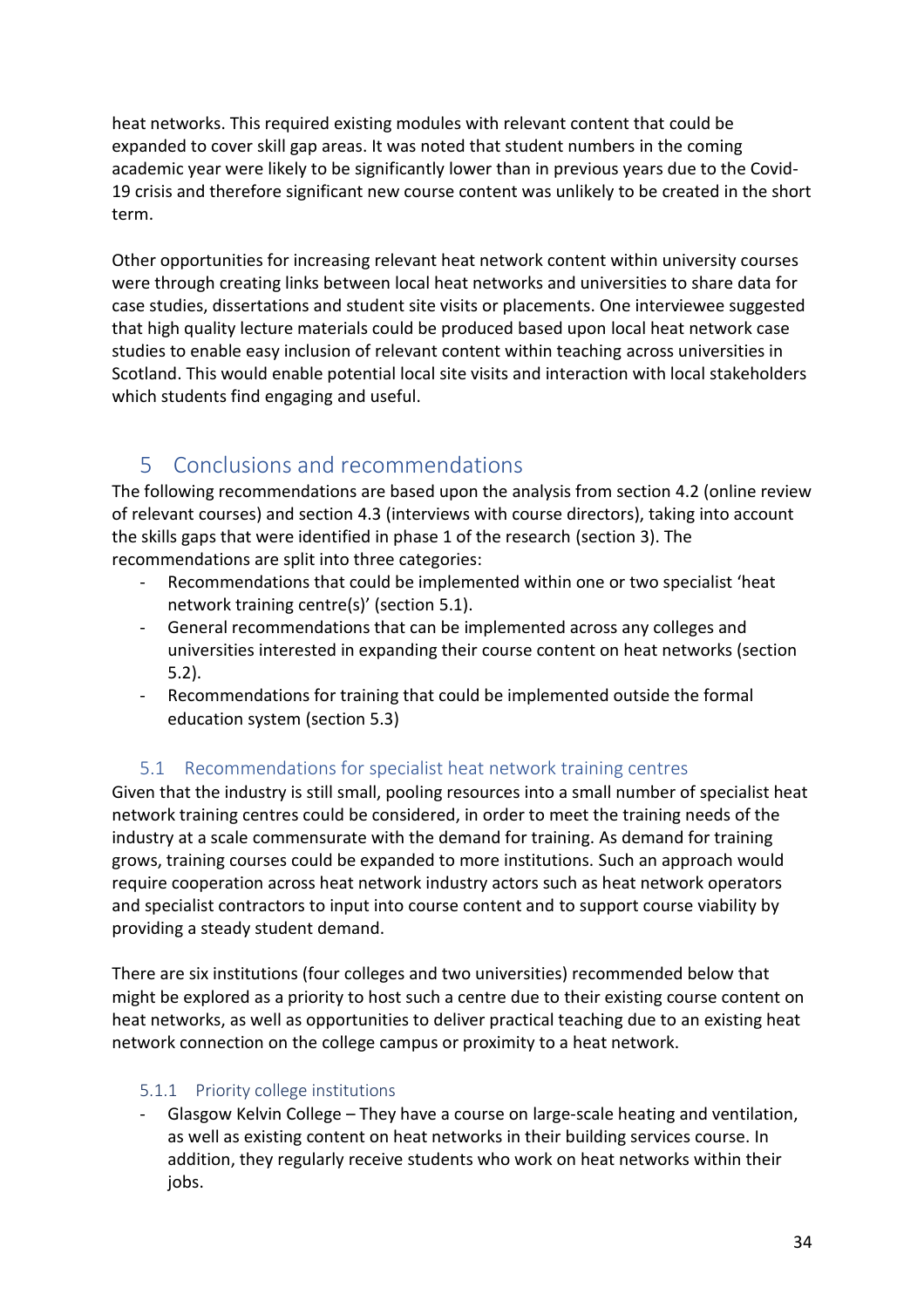- West College Scotland Already teaches content on heat networks within plumbing courses. In addition, their Clydebank campus is connected to the West Dunbartonshire Heat network and the college plans to develop teaching content around that.
- Edinburgh College They have a course on large-scale heating and ventilation, although very little content on low carbon heat delivery is currently covered. They have a campus located near to the large Midlothian heat network currently in development.
- South Lanarkshire College specialises in skills for low carbon housing construction and retrofitting of energy efficiency measures.
	- o Other colleges that could be considered, based upon the analysis in this report, include: Borders College, Dumfries & Galloway College, NESCOL, Dundee & Angus College, Fife College, South Lanarkshire College, Moray College, Shetland UHI, West Lothian College.

At college level, a heat networks training centre might take the form of stand-alone shortcourses and / or optional modules for existing courses, linked with opportunities for handson learning, addressing the key skills gaps outlined in [Table 1](#page-17-0) (section [3.8\)](#page-16-0). The centre should focus on establishing common standards of best practice, learning from existing projects where possible. Relevant courses include plumbing, building services, heating and ventilation engineering, highways and maintenance, and energy modules of civil, mechanical and electrical engineering courses. Course content should include building-side design and specifications as well as network and heat supply, particularly linking course content between building retrofit training and low carbon heat solutions (with heat networks forming one part). Specific consideration should also be given to the training requirements for transferring skills from the oil and gas sectors.

The Energy Skills Partnership Scotland was highlighted by multiple interviewees as playing a crucial role in facilitating the development of college-level training delivery in other low carbon technology areas including heat pumps. Their involvement in supporting a similar development for heat networks would clearly be valuable.

#### **Approach in rural areas**

It should be noted that focusing on one or two specialist heat network training centres could prove inaccessible to contractors in rural areas located far away from training centres, since the time and costs of undertaking training would be prohibitively high. Ensuring engagement with rural colleges as part of the general recommendations listed in the next section [\(5.2\)](#page-35-0) would potentially help to overcome this challenge. Funding to cover travel and course costs might also be considered.

#### 5.1.2 Priority university institutions

<span id="page-34-0"></span>A heat network training centre at university level could take many forms, with content embedded into a range of subjects and teaching levels. Two universities are highlighted below for priority consideration due to their existing course content and reputation within the building services and facilities management industries. However, given the diversity of courses at university level, new heat network content would need to fit with the wider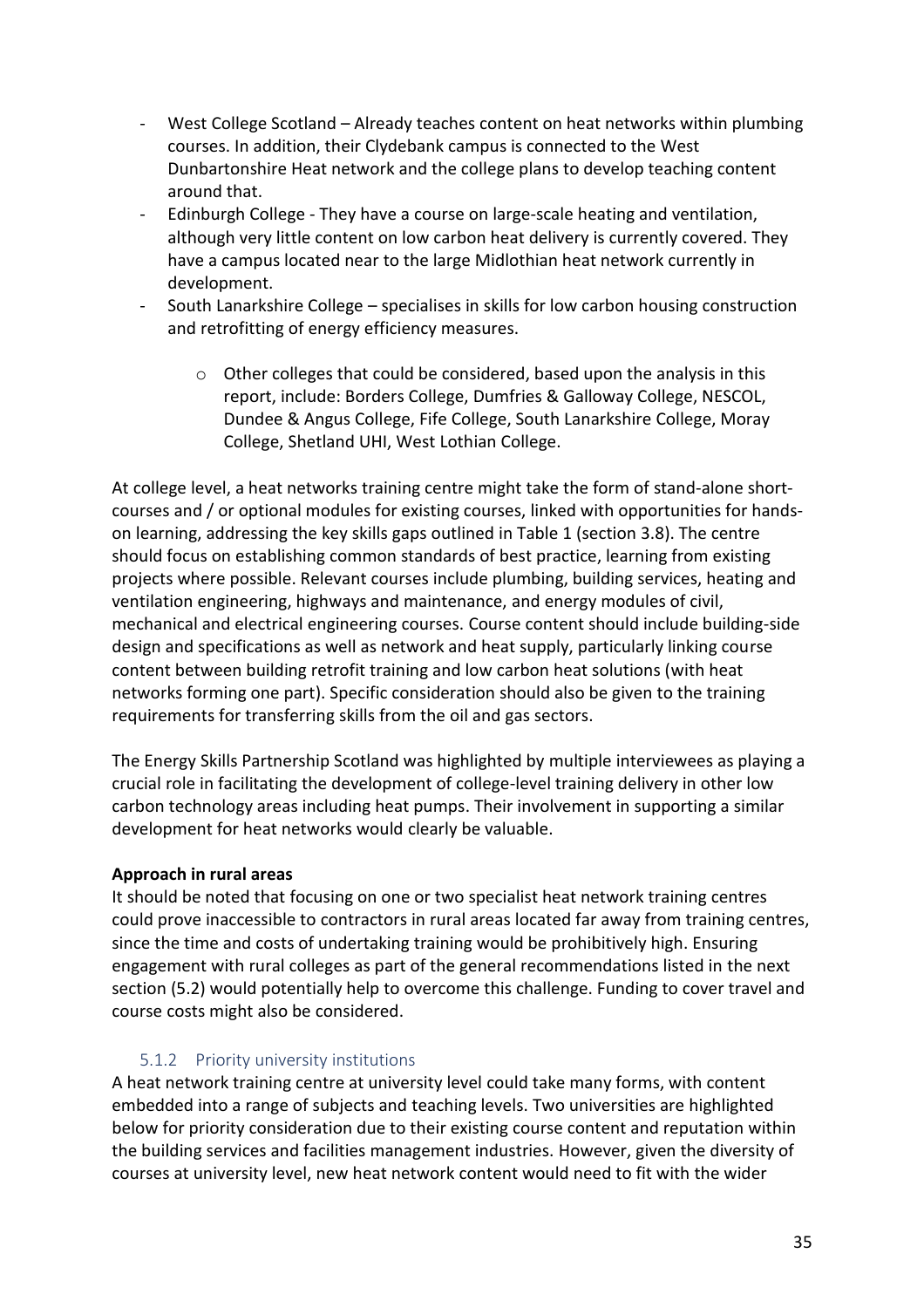learning objectives of courses and one institution would be unlikely to cover all skills gaps. The general recommendations in the next section would likely be particularly important in engaging with universities and addressing skills gaps at university teaching level.

- Glasgow Caledonian University their Building Services undergraduate and masters level courses cover heat network optimisation and management, including making use of real-life data from the university system and local heat networks.
- Heriot-Watt University Heat network content is included in modules on environmental modelling, building design, thermal studies within their architectural engineering course. Group design projects and student dissertations also often focus on low carbon heat provision and heat networks.

## 5.2 General recommendations

<span id="page-35-0"></span>The following recommendations would encourage expansion of heat network content within relevant courses at any interested college and university, enabling a general increase in awareness of key heat network skills within relevant professions and subject areas.

It should be noted that there is an expected decline in student numbers next year due to the Covid-19 crisis and this could impact on the creation of new course content in the near term. Timescales for delivering on these recommendations may need to be adjusted to allow for this.

## <span id="page-35-1"></span>5.2.1 Recommendations to support development of both college and university course content:

There is an opportunity to establish stronger links between the heat network sector and further and higher education institutions, setting up forums to deliver the following recommendations:

- Feedback information about skills gaps to lecturers and curriculum advisory panels to ensure awareness and encourage relevant content to be included. This could include sharing the findings from the heat network skills workshop and this report.
- Develop 'train-the-trainer' CPD opportunities for lecturers. At college level, this could focus on the requirements for installation and maintenance of innovative low carbon, low temperature networks. At university level, this could focus on design of low carbon heat networks and their integration into regional decarbonisation planning, with a particular consideration of the challenges of retrofitting networks.
- Establish routes for inviting guest lectures, arranging site visits, offering student placements and potential job opportunities.

### <span id="page-35-2"></span>5.2.2 Recommendations to support college course content

- Representatives from the heat network sector should input into the review-cycles of relevant college courses to encourage new content on key heat network skills. This should be informed by experience from any specialist heat network training centres that are set up.
	- $\circ$  Consideration should be given to whether content needs to become a core part of the curriculum, or whether elective add-ons would be sufficient.
	- o If and when content needs to become mandatory, college and industry partners will need to work with the Scottish Skills Council and Scottish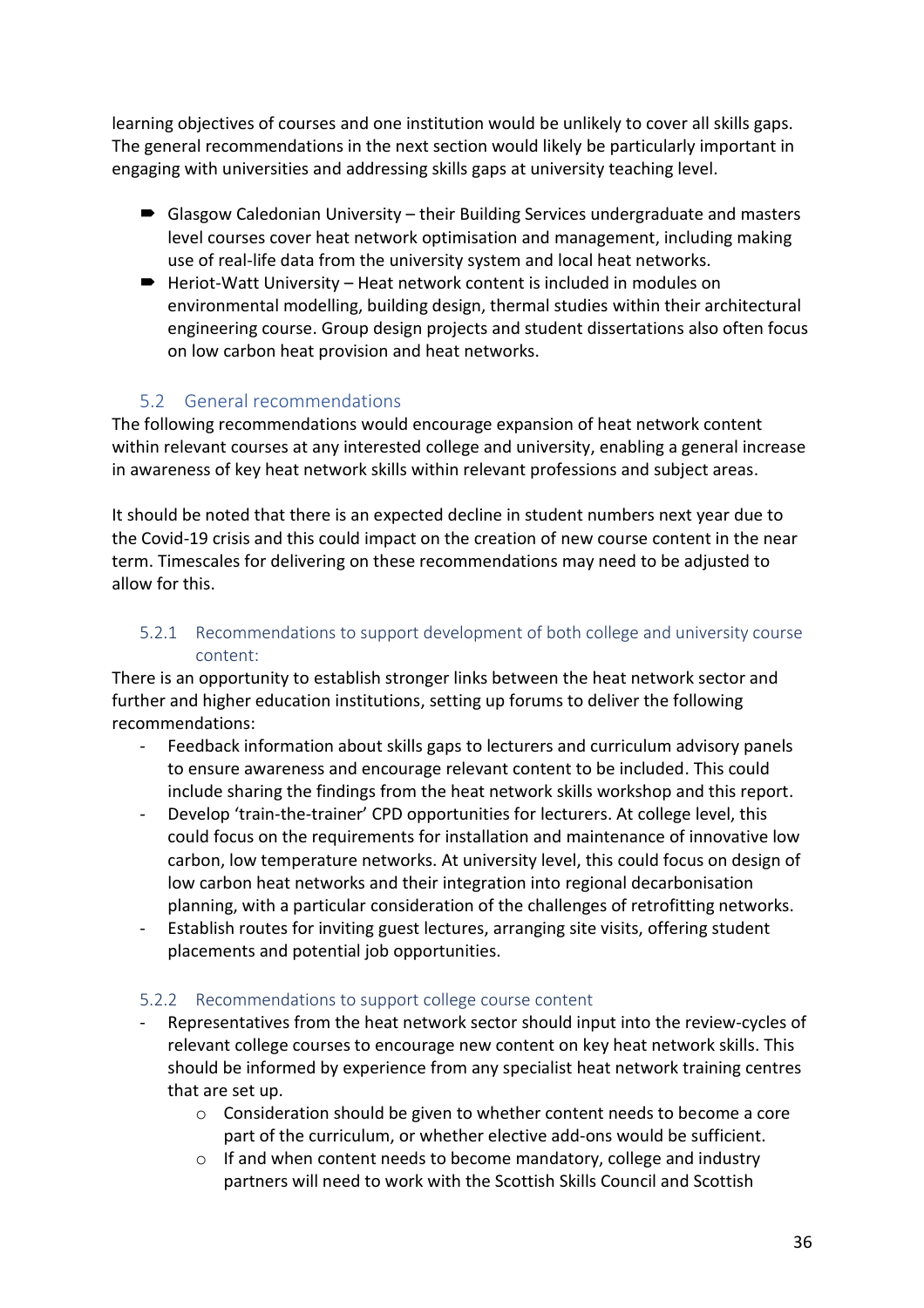Qualifications Authority (SQA) to add elements into compulsory course content

- Targeted marketing of relevant college courses to heat network operators and relevant contractors (particularly if there are local heat networks in development) would be beneficial to encourage contractors to consider upskilling and bidding for work.

#### <span id="page-36-0"></span>5.2.3 Recommendations to support university course content

- Facilitate links between university dissertation supervisors and heat network operators / project managers to enable the sharing of data and information for student projects.
- Work with network managers and lecturers to develop Scottish industry case studies for use as part of university lecture materials, with the potential for student site visits and placements.

## 5.3 Beyond college and university courses:

<span id="page-36-1"></span>This research highlighted a need for introductory training for non-specialist professionals taking on project management / governance / engagement roles within heat network projects. This type of general training is not linked to any particular course or academic discipline and would therefore be suitable for delivery outside of a formal educational setting.

Options for delivering such a course:

- At the time of writing this report, a private training provider was working a heat network operator to deliver such an introductory course for non-technical personnel. The suitability of this course for delivering on the needs of the heat network industry more generally should be considered.
- Such a training course could also be developed and delivered through other industry actors such as the Heat Network Partnership Scotland or the Energy Skills Partnership Scotland

## 5.4 Conclusion

<span id="page-36-2"></span>There were a number of critical skills gaps within the heat networks supply chain that could be detrimental to meeting Scotland's heat decarbonisation net zero emissions target. Although heat networks are not a new technology, there was a lack of formal heat network training or qualifications, and where practitioners did have experience, it was predominantly working with high-temperature, fossil fuel-based networks. The supply chain was over-reliant on a few specialist contractors to deliver new networks, creating risks of capacity issues as the market grows, as well as a lack of skills to enable effective scrutiny to ensure optimum design, delivery and effective operation of networks. Skills gaps in rural and island areas of Scotland were also a challenge, where it was often not possible to access specialist contractors to carry out works because they did not exist in the local area and it was not cost effective to travel from further afield for small-value jobs.

There was significant scope and interest from the college and university lecturers interviewed for this research to expand the curriculum on heat networks. Developing teaching for low carbon heat network skills will be particularly important in the coming